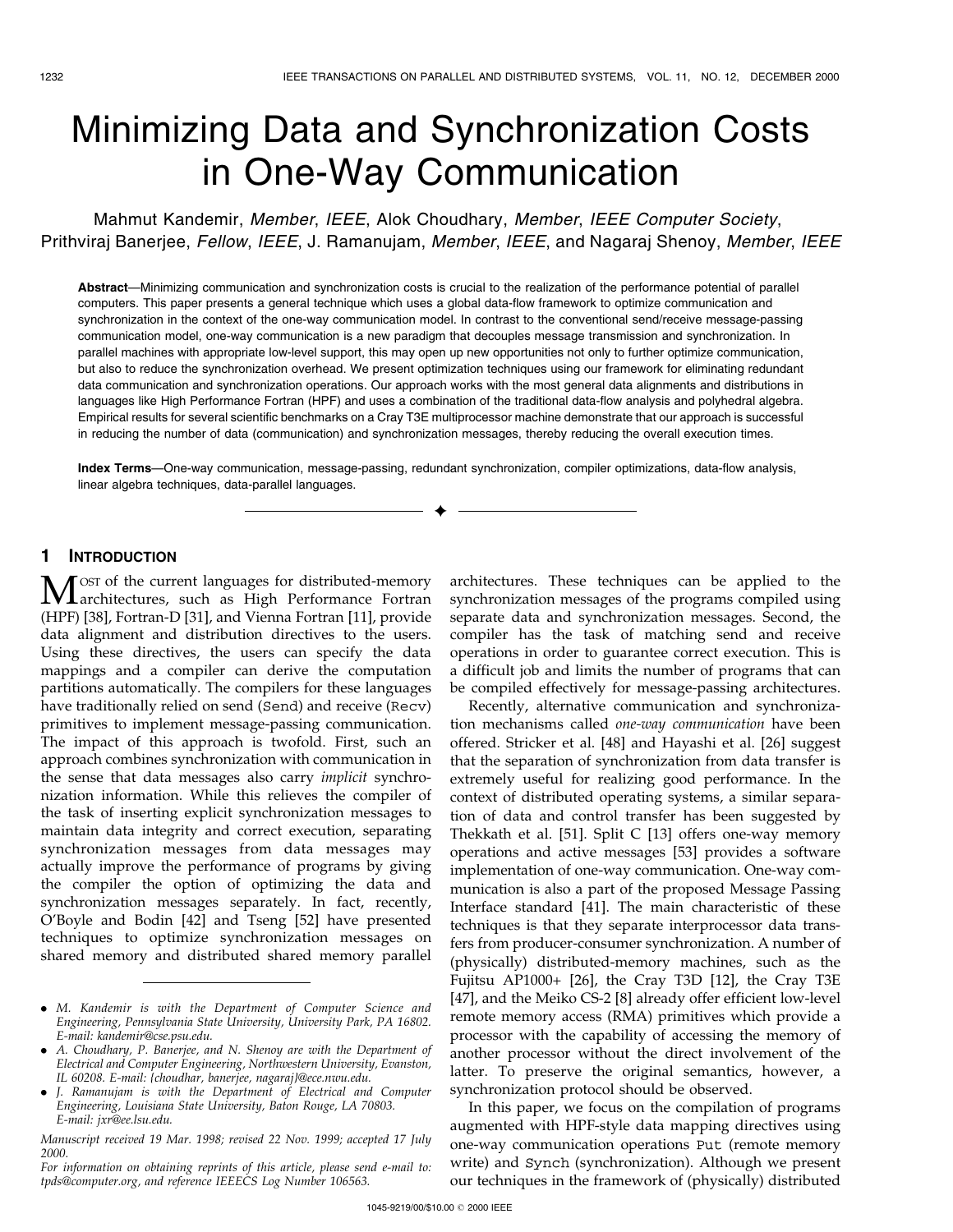

Fig. 1. (a) One-way communication with Put operation. (b) Elimination of a Synch message.

memory machines, these techniques are readily applicable to uniform shared memory architectures as well. Gupta and Schonberg [19] show that compilers that generate code for one-way communication can exploit shared-memory architectures with flexible cache-coherence protocols (e.g., Wisconsin Typhoon [45] and Stanford FLASH [27]). To measure the benefits obtained from one-way communication (see Section 7), we used a Cray T3E [47] which is a logically shared, physically distributed memory multiprocessor that supports the PVM [15] and MPI [41] message-passing libraries, as well as a simple one-sided communication library provided by Silicon Graphics Inc.

The Put primitive—executed by the producer of a data-transfers the data from the producer's memory to the consumer's memory. This operation is very similar to the execution of a Send primitive by the producer and the execution of a matching Recv primitive by the consumer. There is an important difference, however: The consumer processor is not involved in the transfer directly and all the communication parameters are supplied by the producer [41]. As stated above, in order to ensure correctness, synchronization operations might be necessary. A large number of synchronization operations can be used to preserve the semantics of the program. These include barriers, point-to-point (or producer-consumer) synchronizations, and locks. The synchronization primitive used in this paper, namely Synch—executed by the producer of a data—is a point-to-point communication primitive; however, our approach can be modified to work with other types of synchronizations as well. Note that both Stricker et al. [48] and Hayashi et al. [26] use barriers to implement synchronization. In contrast, our effort is aimed at reducing the total amount of synchronization using data-flow analysis and using finer-granularity point-to-point primitives where possible.

Consider Fig. 1a; here, a consumer processor sends a Synch message to the producer informing that the producer can put data in a buffer physically located in the consumer's memory. After receiving the Synch message, the producer deposits (puts) the data in that buffer. It should be noted that the Synch operation is necessary if this communication between the producer and the consumer is going to *repeat*. This is because, when the producer wants to deposit new data into the buffer, it must know that the consumer has indeed consumed the old data in the buffer. To be precise, after the data has been deposited, the consumer should send an acknowledge (Ack) message; in

order to keep the presentation simple, we will omit the Ack messages in this paper.

First, we briefly discuss the Put/Synch one-way communication framework and the fundamental concepts used in this paper in Sections 2 and 3, respectively. Then, in Section 4, we show how the communication sets, as well as the producer and the consumer sets manipulated by the one-way communication mechanism, can be implemented on top of the existing send/receive type of communication framework of a distributed-memory compiler. Having determined those, the next issue is to minimize the number of Put communications, as well as the communication volume. Section 5 presents an algorithm to achieve this goal. Our algorithm can take control flow into account (except ªgotoº constructs) and can optimize programs with all types of HPF-like alignments and distributions, including block-cyclic distributions. The solution is based on a linear algebra framework first introduced by Ancourt et al. [6]; in addition, our approach is quite general in the sense that several current solutions to the problem can be derived by a suitable definition of a predicate. Section 6 discusses how data-flow analysis can be used to optimize synchronization and presents a data-flow analysis for this purpose. In Section 7, we provide results on several benchmarks to demonstrate the efficacy of our technique. We measure the effect of our approach on the number of messages, communication volume, and the overall execution times. Section 8 discusses related work and Section 9 concludes the paper with a summary and discussion.

#### 2 ONE-WAY COMMUNICATION

One-way communication (or remote memory access (RMA)) is a technique where a processor is allowed direct access to the memory of another processor. To preserve the integrity of data, however, some kind of synchronization should be established. In this section, we discuss the advantages and disadvantages of one-way communication over the traditional two-way (send/receive type of) communication and explain why we prefer the Put primitive over Get, which is another primitive that can be used in a one-way communication scheme. We also discuss the synchronization elimination problem and informally explain our approach.

The communication mechanism based on the send/ receive primitives is easy to understand. A data exchange requires the active involvement of both the producer and the consumer. The underlying protocol, however, needs to handle a number of problematic cases. One such case occurs when the data has been sent, but the process running on the consumer processor has not issued a Recv command yet. In that case, the consumer should buffer the data until a Recv is posted. This requires expensive buffer copying and increases synchronization costs [19]. Another important issue is that the compiler should guarantee the correct ordering of the messages sent from one processor to another, using message tags whenever necessary. Apart from these issues, combining data and synchronization messages prevents a compiler from optimizing them separately since each data communication involves an implicit synchronization whether it is needed or not.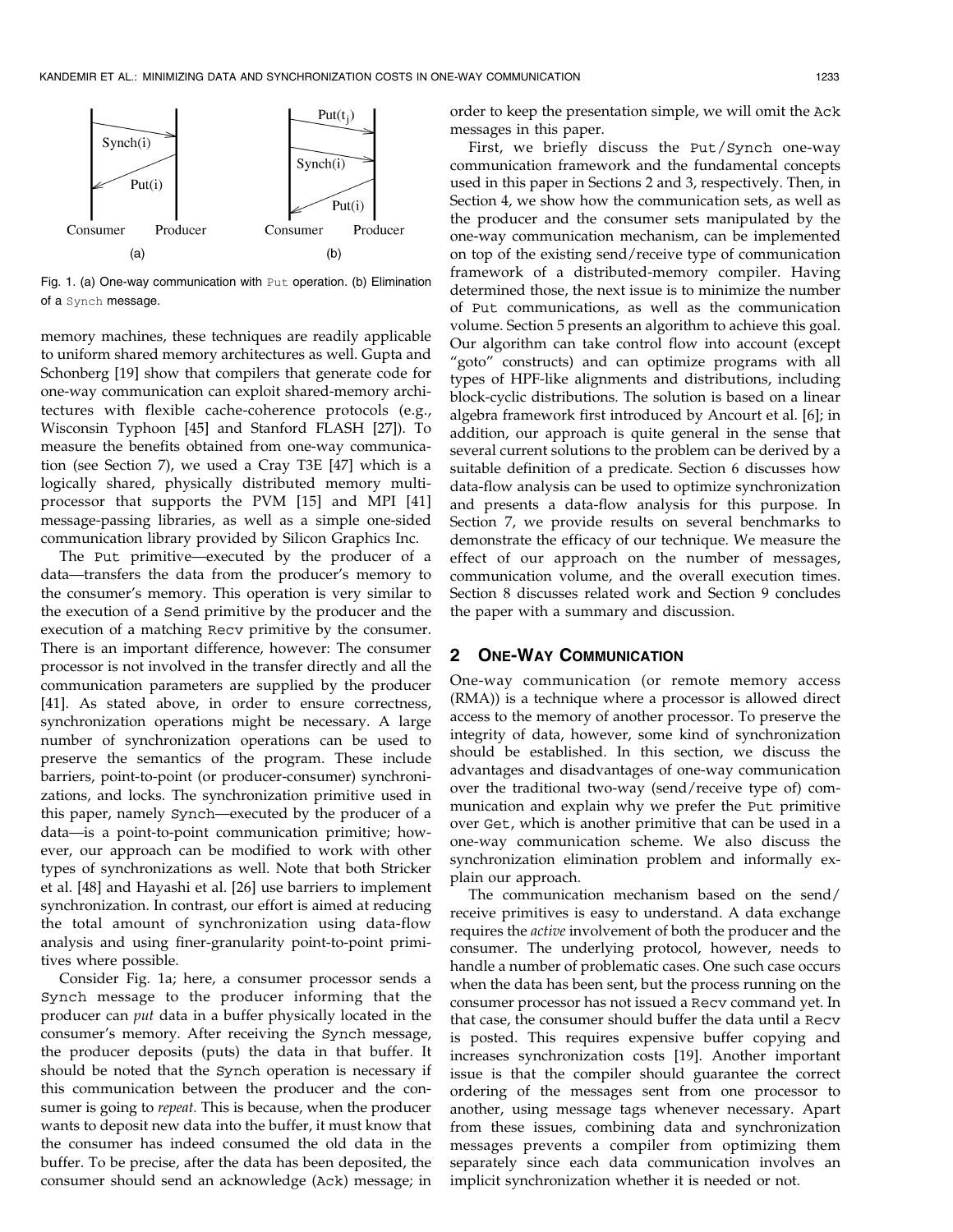

Fig. 2. Communication and synchronization messages for the first loop of the program in Fig. 7a.

Clearly, in a compilation framework based on the Put operation, the correct ordering of memory accesses has to be imposed by the compiler using the synchronization primitives. A straightforward approach would insert a Synch operation just before each Put operation, as shown in Fig. 1a. The next question to be addressed then is whether or not every Synch operation inserted that way is necessary. The answer is no and Section 6 proposes an algorithm to eliminate redundant synchronization messages. We refer to a Synch operation as redundant if its functionality can be fulfilled by other data communications or other Synch operations present in the program. The basic idea is to use another message in the reverse direction between the same pair of processors in the place of the Synch call, as shown in Fig. 1b. In such a situation, we say that the communication  $t_j$  kills the synchronization requirement of communication i. We show that our algorithm is fast and very effective in reducing the number of synchronizations. This is because of the following:

- 1. It is very accurate in eliminating redundant synchronization since it works at the granularity of a processor-pair using the Omega library [34], [44];
- 2. It can eliminate a synchronization message by using several data messages;
- 3. It handles block, cyclic, and general block-cyclic distributions in a unified manner, whereas the previous approaches either work only for virtual processor grids or use an extension of regular section descriptors (RSDs) [9], which are inherently inaccurate; and
- 4. It is preceded by a global communication optimization algorithm which itself eliminates many of the messages.

To show the idea behind the algorithm, we consider Fig. 2a, where eight processors (numbered 0 thru 7) are involved in a Put communication that repeats itself (as in a loop); processor  $i$  deposits data in the memory of processor  $i - 1$  for  $1 \le i \le 7$ ; the arrows indicate the direction of communication. Fig. 2b shows the Synch messages required for the repetitions of this communication. Suppose that, between successive repetitions of the communication pattern in Fig. 2a, subsets of processors are involved in communication patterns using Put shown in Fig. 2c and Fig. 2d. Our synchronization elimination algorithm can detect that the communications in Fig. 2c and Fig. 2d, together, kill the synchronization requirement of the first communication, i.e., kill the Synch messages shown in Fig. 2b.

It should also be mentioned that, in machine environments that support both one-way (Put/Get) and two-way (Send/Recv) communication mechanisms, it might be the case that two-way communication mechanisms are implemented using the one-way communication mechanisms. Because of this reason, one-way communication calls might have significantly lower startup latencies and higher bandwidths. Therefore, when used in a communicationintensive parts of a program, they can result in better scaling of that portion of the computation. This observation suggests that, in some architectures, we might be able to obtain better results using one-way communication. In fact, the MPI [41] and PVM [15] message-passing libraries on the Cray T3E are implemented using a one-sided communication library (SHMEM). In addition to that, with one-way communication messages, the remote processor is not interrupted during its computation, instead it can continue to spend its precious cycles in actual computation. Of course, this flexibility comes with a certain cost: In those cases where the communication activity between processors needs to synchronized, explicit synchronization messages should be inserted in the code. This might be a problem for users. Therefore, in this paper, we propose the automatic insertion and minimization of synchronization calls. Also, we present preliminary results for several benchmark programs on the Cray T3E. Our experiments show that, by using one-way communication primitives, we are able to reduce the number of data (communication) messages and synchronization messages and, consequently, obtain significant improvements in the overall execution times. We believe that these are also the first results from a comprehensive evaluation of synchronization elimination in one-way communication.<sup>1</sup>

Finally, as discussed by Gupta and Schonberg [19], although both Put and Get can be implemented in terms of each other, we prefer to use Put because of the following two reasons: First, in general, the handshaking protocol for the Get primitive involves more messages than that of Put [19]. Second, the synchronizations originating from the Get primitive are due to flow-dependences and are in general difficult to eliminate. On the other hand, the synchronization messages in the case of the Put primitive are needed to satisfy antidependences (pseudodependences) and therefore are easier to eliminate [19].

#### 3 PRELIMINARIES

In this section, we briefly describe the concepts used in this paper. We focus on structured programs with conditional statements and nested loops, but without arbitrary goto statements. With appropriate modifications, our technique can handle arbitrary gotos as well. A basic block is defined as a sequence of consecutive statements in which the flow of control enters at the beginning and leaves at the end without the possibility of branching, except perhaps at the end [4]. A control flow graph (CFG) is a directed graph constructed from basic blocks and represents the flow-of-control information of the program. For the purpose of this paper, the CFG can be thought of as a directed graph  $G = (V, \mathcal{E})$ , where each  $v \in V$  represents either a basic block or a (reduced) interval

<sup>1.</sup> Note, however, that in machines without low-level support for oneway communication, the performance of one-way communication may be worse than that of the send/receive model.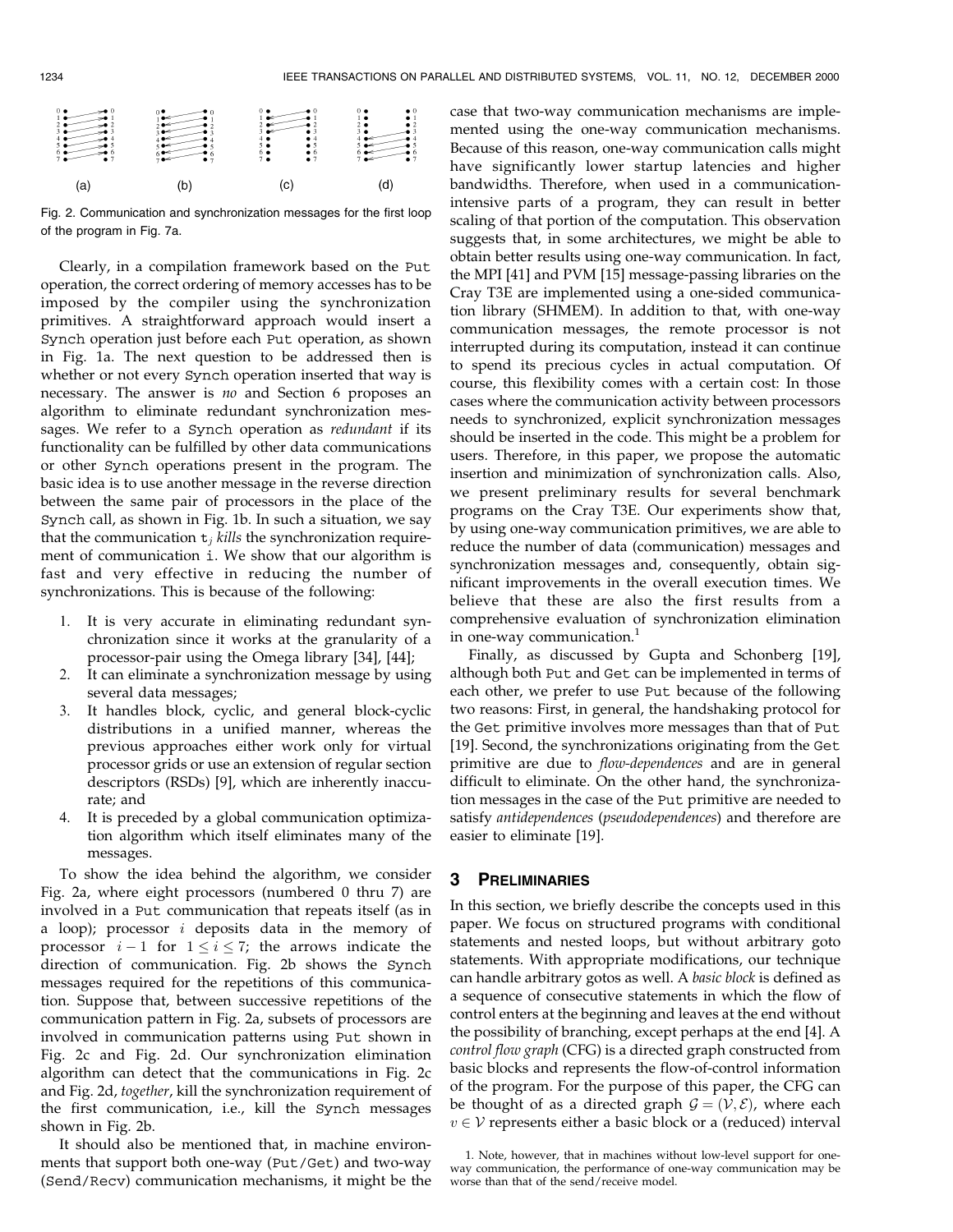```
REAL X(x_l:x_u), Y(y_l:y_u)!HPF$ TEMPLATE T(t_l : t_u)
 !HPF$ PROCESSORS PROC(p_l:p_u)!HPF$ ALIGN X(j), Y(j) WITH T(\alpha * j + \beta)!HPF$ DISTRIBUTE T(CYCLIC(C)) ON TO PROC
  DO t = 1, TIMES /* time-step loop */
   < synchronization for Y using Synch operations >S: < communication for Y using Put operations >
   DO i = i_l, i_uX(\gamma_L * i + \theta_L) = \cdots Y(\gamma_R * i + \theta_R) \cdots\sim \simEND DO
    \sim \sim \simEND DO
```

| <b>SET</b>            | PROJECTION FUNCTION                |
|-----------------------|------------------------------------|
| Producers(S)          | $ p',q',d  \mapsto$<br> q'         |
| Consumer(S)           | $ p',q',d \mapsto [p']$            |
| ProducersFor $(S, p)$ | $ p,q',d \mapsto [q']$             |
| ConsumersFor $(S, q)$ | $[p', q, d] \mapsto \overline{p'}$ |
| PutSet $(S, p, q)$    | $ p,q,d \mapsto  d $               |
| SendSet(S)            | $[p', q', d] \mapsto [q', p']$     |
| Pending(S)            | $[p', q', d] \mapsto [p', q']$     |

 $(a)$ 

 $(b)$ 

Fig. 3. (a) Generic loop. (b) Projection functions to manipulate sets (p and q are symbolic names).

that represents a loop, and each  $e \in \mathcal{E}$  represents an edge between blocks. In this paper, depending on the context, we use the term node interchangeably for a statement, a block, or an interval. Two unique nodes  $s$  and  $t$  denote the start and terminal nodes, respectively, of a CFG. One might think of these nodes as dummy statements. We define the sets of all successors and predecessors of a node *n* as  $succ(n) = \{m \mid$  $(n, m) \in \mathcal{E}$  and  $pred(n) = \{m \mid (m, n) \in \mathcal{E}\}$ , respectively. Node  $i$  dominates node  $j$  in the CFG (written as  $j \in dom(i)$ ) if every path from s to j goes through i. We assume that, prior to communication analysis, any edge that goes directly from a node with more than one successor to a node with more than one predecessor is split by introducing a dummy node [37]. Our technique for minimizing the communication volume and the number of messages is based on interval analysis [4]. Interval analysis consists of a contraction phase and an expansion phase. For programs written in a structured language, an interval corresponds to a loop. The contraction phase collects information about what is generated and what is killed inside each interval. Then, the interval is reduced to a single node and annotated with the information collected. This is a recursive procedure and stops when the reduced CFG contains no more cycles. In each step of the expansion phase, on the other hand, a node (i.e., reduced interval) is expanded and the information regarding the nodes in that interval is computed.

#### 4 PRODUCERS AND CONSUMERS

We assume that all loop bounds, subscript expressions, and conditional expressions are affine functions of enclosing loop indices and the number of processor is known beforehand. Under these conditions, a loop nest, an array, and a processor grid can all be represented as bounded polyhedra. Our approach uses the owner-computes rule [31], [57], [46], which assigns each computation to the processor that owns the data being computed. The technique presented here can be extended to handle cases where this rule is not adopted. Also, although we assume that data distributions across processors are specified using HPF-like directives, our techniques can also be used in conjunction with automatic data distribution frameworks, such as those of Kremer [40] and Gupta and Banerjee [18].

Consider the one-dimensional generic loop  $i$  shown in Fig. 3a. Let  $\mathcal{R}_{\mathcal{L}}(i) = \mathbf{X}(\gamma_L * i + \theta_L)$  and  $\mathcal{R}_{\mathcal{R}}(i) = \mathbf{Y}(\gamma_R * i + \theta_R)$ . Assuming that symbols  $p$  and  $q$  denote two processors, we define the following sets where S is the communication statement and  $\vee$  and  $\wedge$  are the logical "or" and "and" operations, respectively:

$$
\text{Own}(X, q) = \{d \mid d \in X \land \text{ is owned by } q\}
$$
\n
$$
\text{Producers}(S) = \{q' \mid \exists i, p' \text{ such that } \mathcal{R}_{\mathcal{R}}(i) \in \text{Own}(Y, q') \land \mathcal{R}_{\mathcal{L}}(i) \in \text{Own}(X, p') \land i_l \le i \le i_u \land q' \ne p'\}
$$
\n
$$
\text{Consumes}(S) = \{p' \mid \exists i, q' \text{ such that } \mathcal{R}_{\mathcal{R}}(i) \in \text{Own}(Y, q') \land \mathcal{R}_{\mathcal{L}}(i) \in \text{Own}(X, p') \land i_l \le i \le i_u \land q' \ne p'\}
$$
\n
$$
\text{dversFor}(S, n) = \{q' \mid \exists i \text{ such that } \mathcal{R}_{\mathcal{R}}(i) \in \text{Own}(X, q') \land i_l \le i \le i_u \land q' \ne p'\}
$$

ProducersFor $(S, p) = \{q' \mid \exists i \text{ such that } \mathcal{R}_{\mathcal{R}}(i) \in \text{Own}(Y, q')\}$  $\land \mathcal{R}_\mathcal{L}(i) \in \text{Own}(X, p) \land i_l \leq i \leq i_u$  $\wedge$  d'  $\neq$  p}

 $\texttt{ConsumerFor}(\texttt{S},q)=\{p'\mid q\in\texttt{ProductsFor}(\texttt{S}, p')\}$ PutSet $(S, p, q) = \{d \mid \exists i \text{ such that}$  $d = \mathcal{R}_{\mathcal{R}}(i) \in \text{Own}(Y, q)$  $\land \mathcal{R}_{\mathcal{L}}(i) \in \text{Own}(X, p) \land i_l \leq i \leq i_u$  $\wedge q \neq p$ SendSet $(S) = \{(q', p') \mid \exists d \text{ such that}$  $d \in \texttt{PutSet}(\texttt{S}, p', q')\}$  $\texttt{Pending}(S) = \{ (p', q') \mid (q', p') \in \texttt{SendSet}(S) \}.$ 

The set Own $(X, p)$  refers to the elements of array X mapped onto processor  $p$  through compiler directives. Similar Own sets are defined for other arrays as well. The sets Producers(S) and Consumers(S) denote, respectively, the processors that produce and consume data communicated in S. For a specific processor, ProducersFor and ConsumersFor give the set of processors that send data to and receive data from that processor, respectively. PutSet(S,  $p$ ,  $q$ ) is the set of elements that should be  $put$  (written) by processor  $q$  to the memory of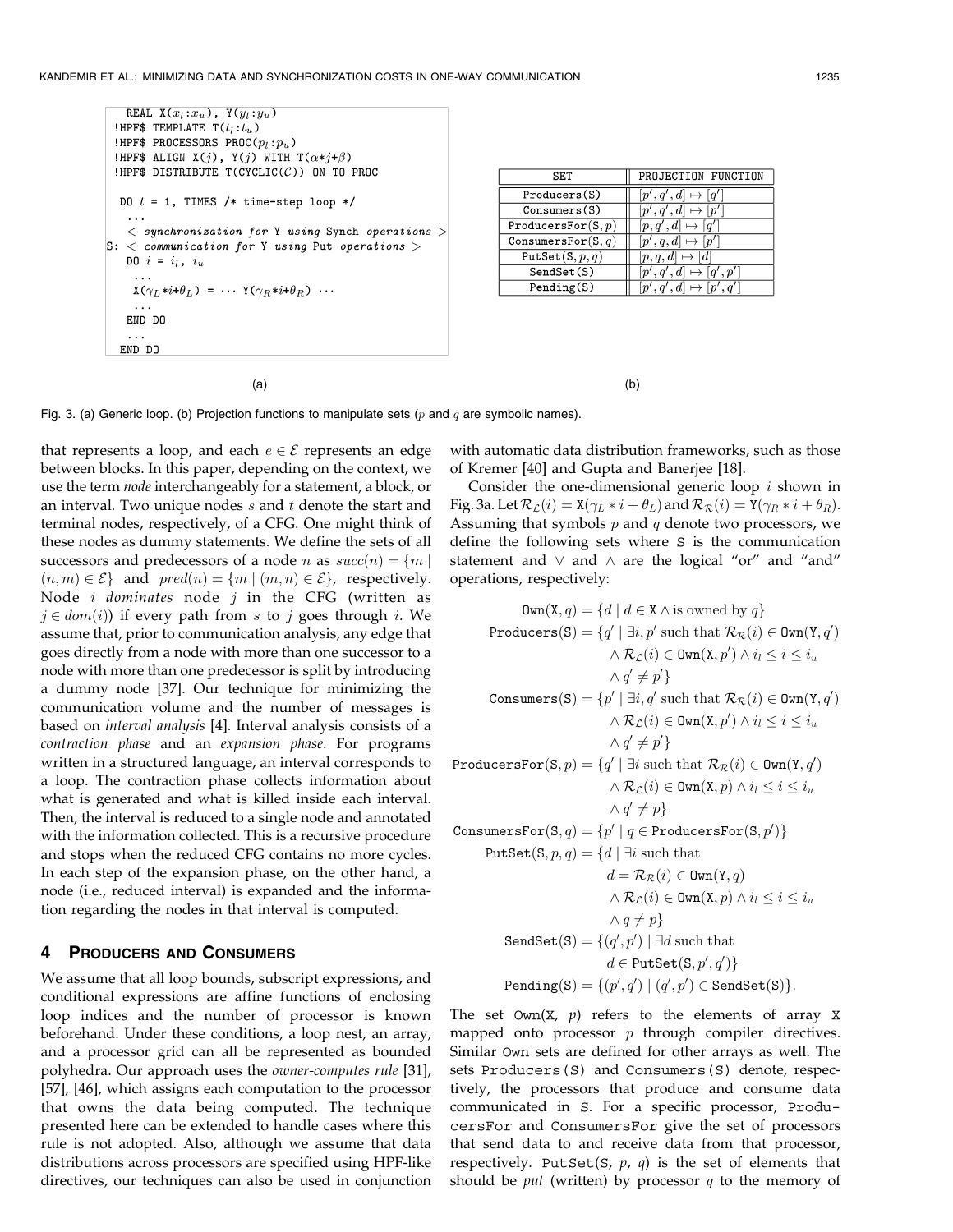|          | Processor 0 |          | Processor 1 |          |          | Processor 2 |    |          | Processor 3 |    |    |
|----------|-------------|----------|-------------|----------|----------|-------------|----|----------|-------------|----|----|
|          |             |          |             |          | 5        |             |    | 8        |             | 10 |    |
| 12       | 13          | 14       | 15          | 16       |          |             | 19 | 20       |             | 22 | 23 |
| 24       | 25          | 26       |             | 28       | 29       | 30          |    | 32       | 33          | 34 | 35 |
| 36       |             | 38       | 39          | 40       | 41       | 42          | 43 | 44       | 45          | 46 |    |
| 48       | 49          | 50       | 51          | 52       | 53       | 54          | 55 | 56       | 57          | 58 | 59 |
| $\cdots$ | $\cdots$    | $\cdots$ | $\cdots$    | $\cdots$ | $\cdots$ | $\cdots$    | .  | $\cdots$ |             | .  |    |

 $(a)$ 

| Processor 0 |                 |                                 |                         |          |                                         | Processor 1 Processor 2 |  |          | Processor 3 |                                                                                                   |  |
|-------------|-----------------|---------------------------------|-------------------------|----------|-----------------------------------------|-------------------------|--|----------|-------------|---------------------------------------------------------------------------------------------------|--|
| (0,0)       |                 |                                 |                         |          |                                         |                         |  |          |             | $(0,1)$ $(0,2)$ $(0,3)$ $(0,4)$ $(0,5)$ $(0,6)$ $(0,7)$ $(0,8)$ $(0,9)$ $(0,10)$ $(0,11)$         |  |
|             | $(1,0)$ $(1,1)$ |                                 | $(1,2)$ $(1,3)$ $(1,4)$ |          | $(1,5)$ $(1,6)$ $(1,7)$ $(1,8)$ $(1,9)$ |                         |  |          |             | $(1,10)$ $(1,11)$                                                                                 |  |
|             |                 |                                 |                         |          |                                         |                         |  |          |             | $(2,0)$ $(2,1)$ $(2,2)$ $(2,3)$ $(2,4)$ $(2,5)$ $(2,6)$ $(2,7)$ $(2,8)$ $(2,9)$ $(2,10)$ $(2,11)$ |  |
| (3,0)       | (3,1)           |                                 |                         |          |                                         |                         |  |          |             | $(3,2)$ $(3,3)$ $(3,4)$ $(3,5)$ $(3,6)$ $(3,7)$ $(3,8)$ $(3,9)$ $(3,10)$ $(3,11)$                 |  |
|             |                 | $(4,0)$ $(4,1)$ $(4,2)$ $(4,3)$ |                         |          |                                         |                         |  |          |             | $(4,4)$ $(4,5)$ $(4,6)$ $(4,7)$ $(4,8)$ $(4,9)$ $(4,10)$ $(4,11)$                                 |  |
| $\cdots$    |                 | $\cdots$                        | $\cdots$                | $\cdots$ | $\cdots$                                |                         |  | $\cdots$ |             |                                                                                                   |  |

|          | Processor 0 |          | Processor 1 |          |          |          | Processor 2 |          | Processor 3 |          |          |
|----------|-------------|----------|-------------|----------|----------|----------|-------------|----------|-------------|----------|----------|
| (0,0)    | (0,1)       | (0,2)    | (0,0)       | (0,1)    | (0,2)    | (0,0)    | (0,1)       | (0,2)    | (0,0)       | (0,1)    | (0, 2)   |
| (1,0)    |             | (1,2)    |             |          | (1,2)    | (1,0)    | (1,1)       | (1,2)    | (1,0)       |          | (1,2)    |
| (2,0)    |             | (2,2)    | (2,0)       | (2,1)    | (2,2)    | (2,0)    | (2,1)       | (2,2)    | (2,0)       | (2,1)    | (2,2)    |
| (3,0)    | (3,1)       | (3,2)    | (3,0)       | (3,1)    | (3,2)    | (3,0)    | (3,1)       | (3,2)    | (3,0)       | (3,1)    | (3,2)    |
| (4,0)    | (4,1)       | (4,2)    | (4,0)       | (4,1)    | (4,2)    | (4,0)    | (4,1)       | (4,2)    | (4,0)       | (4,1)    | (4,2)    |
| $\cdots$ | $\cdots$    | $\cdots$ | $\cdots$    | $\cdots$ | $\cdots$ | $\cdots$ |             | $\cdots$ | $\cdots$    | $\cdots$ | $\cdots$ |

 $(c)$ 

Fig. 4. HPF-style data mappings: global and local addresses of the accessed elements of a one-dimensional array along with the two-dimensional view for a four-processor case with  $C = 3$ . (a) Global addresses of array elements. (b) Two-dimensional view of global addresses. Addresses on processor q are  $(c, C \cdot q + l)$ . (c) Two-dimensional view of local addresses  $(c, l)$ .

processor  $p$  without the active involvement of the latter. SendSet (S) is the set of pairs  $(q', p')$  such that  $q'$  sends data to (write data in the memory of)  $p'$ . Finally, Pending(S) is the inverse of SendSet(S) and gives a set of pairs  $(p', q')$  such that  $p'$  should send a Synch message to  $q'$ for the repetitions of the communication (in each iteration of the time-step loop  $t$ ) occurring in S. For a communication occurring in i, the set Pending(i) represents a list of individual Synch messages that should be communicated for the safe repetition of the data communication in i. That is, a Synch message is between just a pair of processors. For an i and a Synch, we say whether or not  $Synch \in *Pending(i)*.$ 

In fact, by using appropriate projection functions, all of those sets can be obtained from a single set, called CommSet (S), containing triples  $(p', q', d)$ , meaning that element d should be communicated from  $q'$  to  $p'$  in S. In general, CommSet(S) or a similar set is used in the communication optimization phase of distributed-memory compilers to generate the correct Send and Recv commands. The necessary projection functions can be implemented by using the Omega library [34], [44] and are shown in Fig. 3b. For instance, ConsumersFor $(S, q)$  is obtained from CommSet (S) by projecting out  $d$  and substituting  $q$  for  $q'$ ; that is, q is a parameter and ConsumersFor $(S, q)$  enumerates

 $p'$  values in terms of q. Notice that, by building upon an existing framework, our approach can be extended to compile programs using a hybrid approach that consists of both Put/Get and Send/Recv primitives. By taking into account the alignment and distribution information provided by the compiler directives, we can define the Own set more formally as:

$$
\begin{aligned}\n\text{Own}(Y, q) &= \{d \mid \exists t, c, l \text{ such that } (t = \alpha * d + \beta) \\
&\quad \wedge (t = \mathcal{C} * P * c + \mathcal{C} * q + l) \wedge (y_l \le d \le y_u) \wedge \\
&\quad (p_l \le q \le p_u) \wedge (t_l \le t \le t_u) \wedge (0 \le l \le \mathcal{C} - 1)\},\n\end{aligned}
$$

where  $P = p_u - p_l + 1$ . In this formulation,  $t = \alpha * d + \beta$ represents alignment and  $t = C \times P \times c + C \times q + l$  denotes distribution. In other words, each array element  $d$  is mapped onto a point in a two-dimensional array. This point can be represented by a pair  $(c, l)$  and gives the local address of the data item in a processor. Simple BLOCK and CYCLIC(1) distributions can easily be handled within this framework by setting  $c = 0$  and  $l = 0$ , respectively. As an example, Fig. 4a shows the global addresses of a onedimensional array distributed in block-cyclic manner across four processors with a blocking factor of  $C = 3$ . Fig. 4b and Fig. 4c, on the other hand, illustrate a two-dimensional view of the global and local addresses, respectively. For each

 $(b)$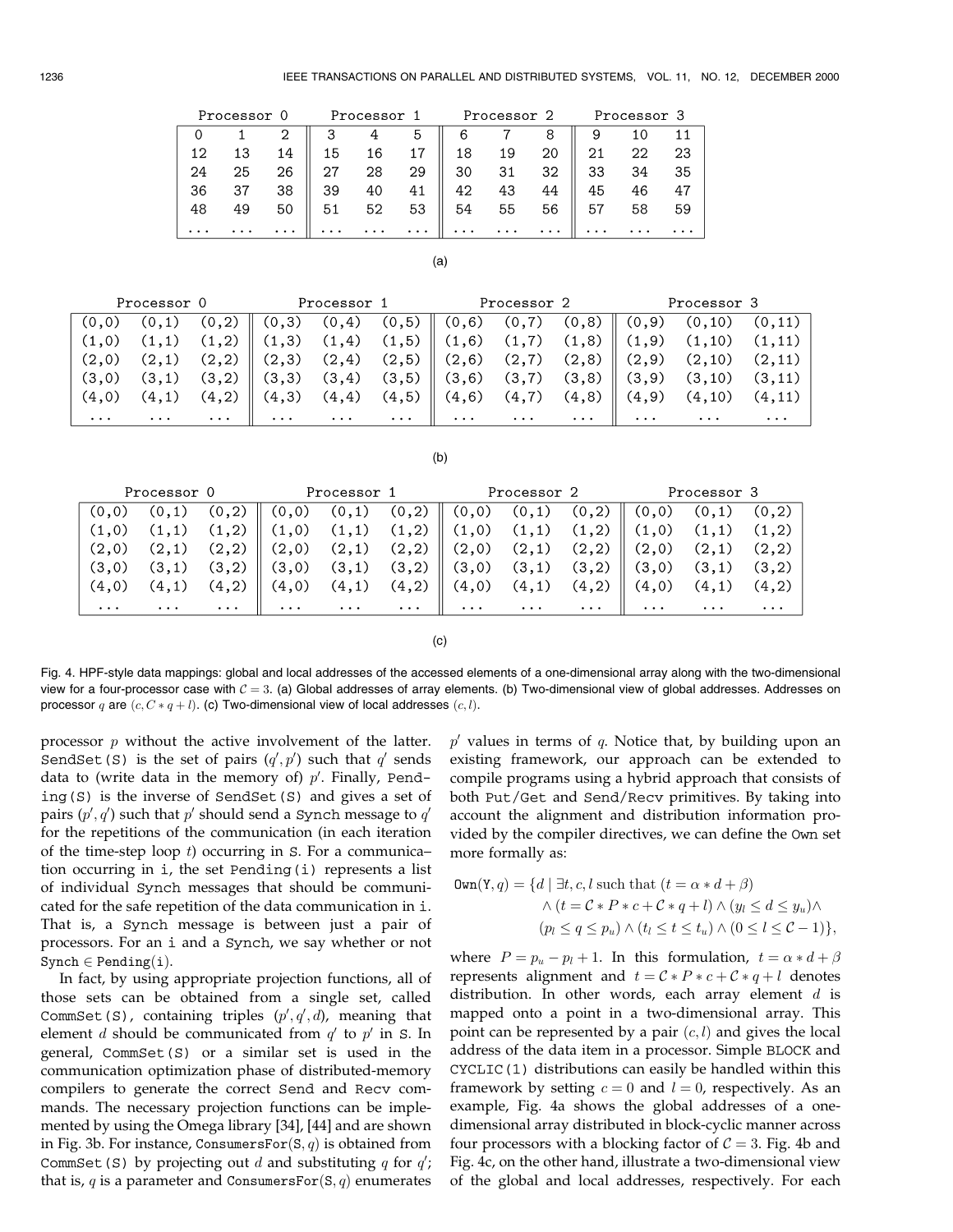|                                                      | Producers(2) = $\{q   1 \leq q \leq 7\}$                                                            |                                                                                                                                                            |  |
|------------------------------------------------------|-----------------------------------------------------------------------------------------------------|------------------------------------------------------------------------------------------------------------------------------------------------------------|--|
|                                                      | Consumers(2) $= \{p   0 \leq p \leq 6\}$                                                            |                                                                                                                                                            |  |
|                                                      | ProducersFor $(2, p) = {q   (q = p + 1) \wedge (0 \le p \le 6)}$                                    |                                                                                                                                                            |  |
|                                                      | ConsumersFor $(2,q) = {p   (p = q - 1) \wedge (1 \leq q \leq 7)}$                                   |                                                                                                                                                            |  |
|                                                      | PutSet(2, p, q) = {d   (d = 16q) $\land$ (p + 1 = q) $\land$ (1 $\leq$ q $\leq$ 7)}                 |                                                                                                                                                            |  |
|                                                      | SendSet(2) = $\{(q, q-1)   1 < q < 7\}$                                                             |                                                                                                                                                            |  |
|                                                      | Pending(2) = { $(p, p + 1)   0 < p < 6$ }                                                           | $\{\vec{d} \mid \mathcal{P}(\vec{d})\} \vee_c \{\vec{d} \mid \mathcal{Q}(\vec{d})\}$ = $\{\vec{d} \mid \mathcal{P}(\vec{d}) \vee \mathcal{Q}(\vec{d})\}$   |  |
|                                                      | (a)                                                                                                 | $\{\vec{d}\mid \mathcal{P}(\vec{d})\} - c \{\vec{d}\mid \mathcal{Q}(\vec{d})\} = \{\vec{d}\mid \mathcal{P}(\vec{d}) \wedge \neg (\mathcal{Q}(\vec{d}))\}$  |  |
|                                                      |                                                                                                     | $\{\vec{d} \mid \mathcal{P}(\vec{d})\}\wedge_c \{\vec{d} \mid \mathcal{Q}(\vec{d})\}$ = $\{\vec{d} \mid \mathcal{P}(\vec{d})\wedge \mathcal{Q}(\vec{d})\}$ |  |
|                                                      | Producers(2) = $\{q   0 \leq q \leq 7\}$                                                            | (c)                                                                                                                                                        |  |
|                                                      | Consumers(2) = $\{q   0 \leq q \leq 7\}$                                                            |                                                                                                                                                            |  |
| ProducersFor $(2, p)$ = { $q   q = 0 \wedge p = 7$ } |                                                                                                     |                                                                                                                                                            |  |
|                                                      | $\bigcup \{ q   (q = p + 1) \wedge (0 \leq p \leq 6) \}$                                            | $PENDING_IN(i) =$<br>$PENDING_OUT(i)$                                                                                                                      |  |
| ConsumersFor $(2,q)$ = { $p   p = 7 \wedge q = 0$ }  |                                                                                                     | $j\in pred(i)$                                                                                                                                             |  |
|                                                      | $\bigcup \{ p \mid (p = q - 1) \wedge (1 \leq q \leq 7) \}$                                         | PENDING_OUT(i) = $\mathcal{F}_i$ (PENDING_IN(i))                                                                                                           |  |
|                                                      | PutSet $(2, p, q)$ = {d   $\exists \alpha$ such that $(d = 32\alpha) \wedge (q = 0) \wedge (p = 7)$ | (d)                                                                                                                                                        |  |
|                                                      | $\wedge (32 \leq d \leq 128)$ U                                                                     |                                                                                                                                                            |  |
|                                                      | $\{d \mid \exists \alpha \text{ such that } (d = 4 + 4p + 32\alpha) \wedge (q = p + 1) \}$          |                                                                                                                                                            |  |
|                                                      | $\wedge (0 \le p \le 6) \wedge (4p + 4 \le d \le 4p + 100)$                                         |                                                                                                                                                            |  |
| SendSet(2)                                           | $= \{(0,7)\}\cup \{(q,q-1)   1 \leq q \leq 7\}$                                                     |                                                                                                                                                            |  |
| Pending(2)                                           | $= \{(p, p + 1)   0 \leq p \leq 6\} \cup \{(7, 0)\}\$                                               |                                                                                                                                                            |  |
|                                                      | (b)                                                                                                 |                                                                                                                                                            |  |

Fig. 5. (a) Sets for the first loop in Fig. 7b for BLOCK distribution. (b) Sets for the first loop in Fig. 7b for CYCLIC(4) distribution. (c) Operations on PutSets. (d) Data-flow equations for optimizing synchronization messages.

processor, the horizontal dimension corresponds to the  $c$  coordinate, whereas the vertical dimension denotes  $l$ . For example, element 43 of the array is mapped onto Processor 2 with  $c = 3$  and  $l = 1$  as local coordinates.

These relations can be modified easily to accommodate replicated arrays and collapsed dimensions. The formulation given here can be generalized to multidimensional loops, arrays, and processor grids [6], [49]. Consider the first i-loop in Fig. 7b. Fig. 5a shows the sets for this loop, assuming that the array bounds start from 0 in the transformed program. Notice that a processor  $q$  is in the Producers set if there exists a processor p such that  $q \neq p$ and  $q$  puts data in  $p'$ s memory. Similarly, a processor  $p$  is in the Consumers set if there exists a processor  $q$  such that  $p \neq q$  and q puts data in p's memory. For this example, if the distribution directive for the arrays is changed to CYCLIC(4), then we have the sets shown in Fig. 5b. All of these sets can easily be represented and manipulated by the Omega library [34], [44] or a similar polyhedral tool. Notice that, using the Omega sets to represent producerconsumer information, we are able to accommodate any type of HPF-style alignment and distribution in our framework through Own sets.

Let  $\{\vec{d} \mid \vec{\mathcal{P}}(\vec{d})\}$  and  $\{\vec{d} \mid \mathcal{Q}(\vec{d})\}$  be two PutSets for the same multidimensional array, where  $P(.)$  and  $Q(.)$  are two predicates and  $\vec{d}$  refers to an array element. We define three operations,  $\vee_{c}$ ,  $\neg_{c}$ , and  $\wedge_{c}$ , on these PutSets, as shown in Fig. 5c. In the remainder of this paper,  $\vee$  and  $\wedge$  symbols will also be used for  $\vee_c$  and  $\wedge_c$ , respectively, when there is no confusion.

So far, we have described our method informally and defined the terminology that will be used in the remainder of this paper. Next, we explain our communication and synchronization optimization algorithms in detail.

#### 5 OPTIMIZING COMMUNICATION

The objective of our global communication optimization framework is to determine the set PutSet $(i, p, q)$  for each node i in the program globally by taking into account all the nodes in the CFG that are involved in communication.

## 5.1 Local (Intrainterval) Analysis

In order to make the data-flow analysis task easier, the CFG of the program is traversed prior to the local analysis phase and, for each LHS reference, a pointer is stored in the header of all enclosing loop nests. The local analysis part of our framework computes Kill, Gen, and Post\_Gen sets defined below for each array and for each interval. Then, the interval is reduced to a single node and annotated with these sets. With reference to Fig. 3a, for array X, the following sets are computed:

$$
\texttt{Kill}(i, q) = \{ \vec{d} \mid (\vec{d} \in \texttt{Own}(X, q)) \land (\exists \vec{i} \text{ such that } (\vec{d} = \mathcal{R}_{\mathcal{L}}(\vec{i})) \land (\vec{i_l} \leq \vec{i} \leq \vec{i_u})) \},
$$
\n
$$
\texttt{Modified}(i, q) = \left[ \bigvee_{j \in pred(i)} \texttt{Modified}(j, q) \right] \lor_c \texttt{Kill}(i, q),
$$

assuming that Modified(pred(first(i)),  $q$ ) =  $\emptyset$ , where first(i) is the first node in i.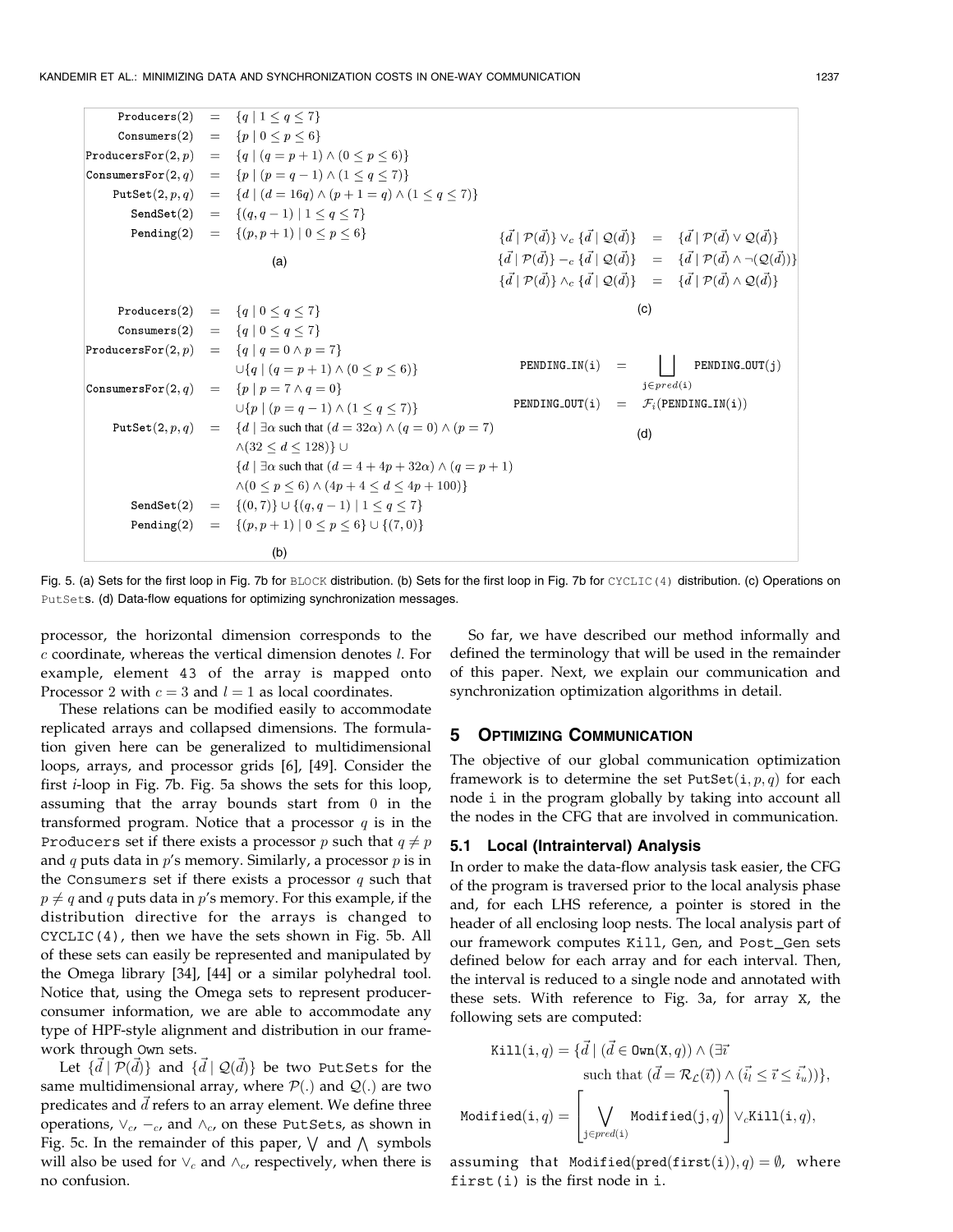$Kill(i, q)$  is the set of elements owned and written (killed) by processor q locally in i and Modified $(i, q)$  is the set of elements that may be killed along any path from the beginning of the interval to (and including) the node i. The computation of the Kill set (and that of the Modified $(i, q)$ set) proceeds in the *forward direction*, that is, the nodes within the interval are traversed in topologically sorted order. If last(i) is the last node in i, then

$$
\mathtt{Kill}(i,q) = \mathtt{Modified}(\mathtt{last}(i),q).
$$

This last equation is used to reduce an interval into a node. The reduced interval is then annotated by its Kill set.

Gen(i,  $p$ ,  $q$ ) is the set of elements to be written by q into p's memory to satisfy the communication in i. The computation of the set Gen proceeds in the backward direction, i.e., the nodes within each interval are traversed in reverse topological sort order. The elements that can be written by  $q$  into  $p'$ s memory at the beginning of a node in the CFG are the elements required by  $p$  due to an RHS reference in the node, except the ones that are written locally (killed) by q before being referenced by  $p$ . Note that this process involves considering all the LHS references within an interval. The cost incurred is manageable since the largest scope for this analysis is a single loop nest and, as mentioned earlier, prior to analysis we keep pointers to all LHS references within a loop nest.

Assuming  $\vec{i} = (i_1, \ldots, i_n)$  and  $\vec{i'} = (i'_1, \ldots, i'_n)$ , let  $\vec{i'} \prec \vec{i}$ mean that  $\vec{i}$  is lexicographically less than or equal to  $\vec{i}$  and  $\vec{i}' \prec_k \vec{i}$  mean that  $i'_j = i_j$  for all  $j < k$  and  $(i'_k, \ldots, i'_n) \prec (i_k, \ldots, i_n)$ . Let Comm $(i, p, q)$  be the set of elements that may be communicated at the beginning of interval i to satisfy communication requirements from the beginning of i to the last node of the interval which contains i. Then, from Fig. 3a, we have:

$$
\begin{aligned} \texttt{Gen}(\mathtt{i},p,q) = \{ \vec{d} \mid \exists \vec{\imath} \text{ such that } (\vec{i}_l \leq \vec{\imath} \leq \vec{i_u}) \\ &\qquad \wedge (\vec{d} = \mathcal{R}_{\mathcal{R}}(\vec{\imath}) \in \texttt{Own}(\mathtt{Y},q)) \\ &\qquad \wedge (\mathcal{R}_{\mathcal{L}}(\vec{\imath}) \in \texttt{Own}(\mathtt{X},p)) \\ &\qquad \wedge \neg (\exists \vec{\jmath}, \mathcal{R}_{\mathcal{L}}' \text{ such that } (\vec{i_l} \leq \vec{\jmath} \leq \vec{i_u}) \\ &\qquad \wedge (\vec{d} = \mathcal{R}_{\mathcal{L}}'(\vec{\jmath})) \wedge (\vec{\jmath} \prec_{\texttt{level}(\mathtt{i})} \vec{\imath})) \}, \\ \texttt{Comm}(\mathtt{i},p,q) = \left[ \bigwedge_{\mathbf{s} \in \mathit{succ}(\mathtt{i})} \texttt{Comm}(\mathbf{s},p,q) \right] \vee_c \texttt{Gen}(\mathtt{i},p,q). \end{aligned}
$$

The negated condition eliminates all the elements written by q locally in an earlier iteration than the one in which  $p$ requires them. In addition, we use the following equation to reduce an interval into a single node:

$$
\mathtt{Gen}(\mathtt{i},p,q) = \mathtt{Comm}(\mathtt{First}(\mathtt{i}),p,q).
$$

In the definition of Gen,  $\mathcal{R}_{\mathcal{R}}$  denotes the RHS reference and  $\mathcal{R}_{\mathcal{L}}$  denotes the LHS reference of the same statement.  $\mathcal{R}_{\mathcal{L}}'$ , on the other hand, refers to any LHS reference within the same interval. Notice that, while  $\mathcal{R}_{\mathcal{L}}'$  is a reference to the same array as  $\mathcal{R}_{\mathcal{R}}$ , in general,  $\mathcal{R}_{\mathcal{L}}$  can be a reference to any array; level(i) gives the nesting level of the interval (loop) with a value 1 corresponding to the outermost loop in the nest. As a note, we should mention that there are more subtle issues here as lexical positions of the statements may also need be taken into account when Gen is computed. For the sake of simplicity of the presentation, we omit these details.

After the interval is reduced, the Gen set is recorded, and an operator  $N$  is applied to the last part of this Gen set to propagate it to the outer interval:

$$
\mathcal{N}(\vec{j}\prec_{k}\vec{i})=\vec{j}\prec_{(k-1)}\vec{i}.
$$

It should be emphasized that computation of the Gen sets gives us all the communication that can be vectorized and hoisted out of a loop nest, i.e., our analysis easily handles what is known as message vectorization [31], [49] in Send/ Recv based message-passing frameworks. A naive implementation may set Put Set $(i, p, q)$  to Gen $(i, p, q)$  for every i,  $p$ , and  $q$ . But, such an approach often retains redundant communication which would otherwise be eliminated.

Finally, Post Gen $(i, p, q)$  is the set of elements to be written by  $q$  into memory of  $p$  at node i with no subsequent local write to them by  $q$ :

$$
\begin{aligned}\n\text{Post\_Gen}(\mathtt{i}, p, q) &= \{ \vec{d} \mid \exists \vec{\imath} \text{ such that } (\vec{i_l} \leq \vec{\imath} \leq \vec{i_u}) \\
&\wedge (\vec{d} = \mathcal{R}_{\mathcal{R}}(\vec{\imath}) \in \text{Own}(\mathtt{Y}, q)) \\
&\wedge (\mathcal{R}_{\mathcal{L}}(\vec{\imath}) \in \text{Own}(\mathtt{X}, p)) \\
&\wedge \neg(\exists \vec{\jmath}, \mathcal{R}_{\mathcal{L}}' \text{ such that } (\vec{i_l} \leq \vec{\jmath} \leq \vec{i_u}) \\
&\wedge (\vec{d} = \mathcal{R}_{\mathcal{L}}'(\vec{\jmath})) \wedge (\vec{\imath} \prec_{\text{level}(\mathtt{i})} \vec{\jmath})) \}.\n\end{aligned}
$$

The computation of Post Gen $(i, p, q)$  proceeds in the forward direction. Its computation is very similar to those of Kill and Gen sets, so we do not discuss it further.

#### 5.2 Data-Flow Equations

In our framework, one-way communication calls are placed at the beginning of nodes in the CFG. Our data-flow analysis consists of a backward and a forward pass (performed for each array). In the backward pass, the compiler determines sets of data elements that can safely be communicated at specific points. The forward pass, on the other hand, eliminates redundant communication and determines the final set of elements that should be communicated (written by  $q$  into  $p$ 's memory) at the beginning of each node i. The input for the equations consists of the Gen, Kill, and Post\_Gen sets.

The data-flow equations for the backward analysis are given by Equations (1) and (2) in Fig. 6. Basically, they are used to combine and hoist communication. Safe\_In(i,  $p$ ,  $q$ ) and Safe Out $(i, p, q)$  are sets of elements that *can* safely be communicated at the beginning and at the end of node i, respectively. Equation (1) says that an element should be communicated at a point if and only if it will be used in all of the following paths in the CFG. Equation (2), on the other hand, gives the set of elements that can safely be communicated at the beginning of i. Intuitively, an element can be written by q into  $p'$ s memory at the beginning of i if and only if it is either required by  $p$  in  $\mathbf i$  or it reaches at the end of i (in the backward analysis) and is not overwritten (killed) by the owner (q) in it. The predicate  $P(i)$  is used to control communication hoisting. If  $P(i)$  is true, communication is not hoisted to the beginning of i.  $P(i) = false$ implies aggressive communication combining and hoisting.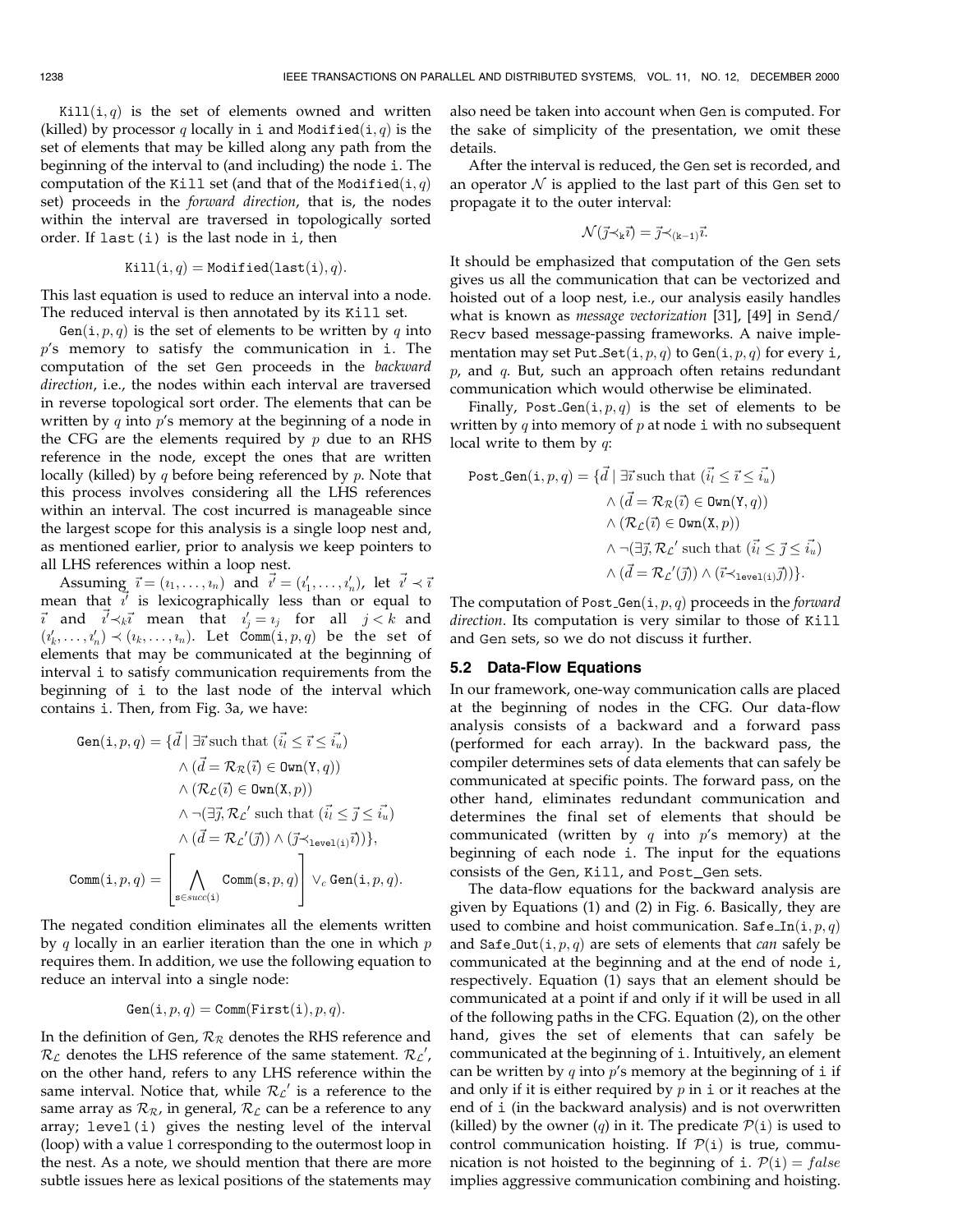$(2)$ 

#### **Backward Analysis:**

$$
\text{Safe\_Out}(i, p, q) = \bigwedge_{s \in succ(i)} \text{Safe\_In}(s, p, q) \tag{1}
$$

$$
\texttt{fe-In}(\texttt{i},p,q) \quad = \quad \left\{ \begin{array}{ll} \texttt{Gen}(\texttt{i},p,q) & \texttt{if} \ \mathcal{P}(\texttt{i}) \\ (\texttt{Safe\_Out}(\texttt{i},p,q) -_c \texttt{Kill}(\texttt{i},q)) \lor_c \texttt{Gen}(\texttt{i},p,q) & \text{otherwise} \end{array} \right.
$$

**Forward Analysis:** 

Sa

Put-In(i, p, q) = 
$$
\bigwedge_{j \in pred(i)}
$$
 Put.Dut(j, p, q)   
\nPutSet(i, p, q) =  $\begin{cases} Gen(i, p, q) - c \text{ Put-In}(i, p, q) & \text{if } \exists k \text{ such that } k \in succ(i) \text{ and } k \notin dom(i) \\ Safe-In(i, p, q) - c \text{ Put-In}(i, p, q) & \text{otherwise} \end{cases}$  (3)  
\nPut-Out(i, p, q) =  $\begin{cases} Put-In(i, p, q) - c \text{ KitIn}(i, p, q) & \text{if } \exists k \text{ such that } k \in succ(i) \text{ and } k \notin dom(i) \\ ((PutSet(i, p, q) + c \text{ Put-In}(i, p, q)) - c \text{ KilI}(i, q)) + c \text{ Post-Ien}(i, p, q) & \text{otherwise} \end{cases}$  (5)

Fig. 6. Data-flow equations for optimizing communication (data) messages.

An algorithm can include a condition to test the compatibility between the sets Gen(i,  $p$ ,  $q$ ) and Safe\_Out(i,  $p$ ,  $q$ ). For example, two left-shift communications are compatible, whereas a left-shift and a right-shift are incompatible [10]. The other possibilities include avoiding message splitting  $(Ki11(i, q) \neq \emptyset)$ , clustering  $(Gen(i, p, q) = \emptyset)$ , and avoiding the buffer pressure [36]. In the experiments we did, we combined and hoisted communication aggressively for codes except for tomcatv, where we checked the compatibility before combining. Note that a redefinition of  $P(i)$  can totally change the behavior of the algorithm, as well as the empirical results. It should also be noted that, for some applications, ignoring the control predicates may affect the correctness of the resulting code as well [36]. An in-depth discussion of different control predicates, however, is beyond the scope of this paper.

The task of the forward analysis phase, which makes use of Equations (3), (4), and (5) in Fig. 6, is to eliminate redundant communication by observing the following: 1) A node in the CFG should not have a nonlocal datum which is exclusively needed by a successor unless it dominates that successor; and 2) a successor should ignore what a predecessor has so far unless that predecessor dominates it. The sets Put In $(i, p, q)$  and Put Out $(i, p, q)$  denote the set of elements that have been written so far (at the beginning and end of node i, respectively) by  $q$  into memory of  $p$ . Equation (3) conservatively says that the communication set arriving in a join node can be found by intersecting the sets for all the joining paths. Equation (4) is used to compute the PutSet set which corresponds to the elements that can be communicated at the beginning of the node except the ones that have already been communicated (Put\_In). The elements that have been communicated at the end of node i (that is, Put\_Out set) are simply the union of the elements communicated up to the beginning of *i* (that is, Put\_In set), the elements communicated at the beginning of i (that is, PutSet set) (except the ones which have been killed in i), and the elements communicated in i and not killed subsequently (that is, Post\_Gen set).

#### 5.3 Overall Interval Analysis

Our approach starts by computing the Gen, Kill, and Post\_Gen sets for each node. Then, the contraction phase of the analysis reduces the intervals from the innermost loop to the outermost loop and annotates them with the Gen, Kill, and Post\_Gen sets. When a reduced CFG with no cycles is reached, the expansion phase starts and the PutSets for each node is computed from the outermost loop to the innermost loop. There is one important point to note: Before starting to process the next graph in the expansion phase, the Put\_In set of the first node in this graph is set to the PutSet of the interval that contains it to avoid redundant communication. More formally, in the expansion phase, we set  $\text{\rm Put\_In}( \texttt{i}, p, q )^{\text{\rm kth~pass}} = \text{\rm PutSet}( \texttt{i}, p, q )^{(k-1)\text{\rm th~pass}}. \ \text{This assignment}$ ment then triggers the next pass in the expansion phase. Before the expansion phase starts, Put<sub>-In</sub>(i, p, q)<sup>1st pass</sup> is set to the empty set. Note that the whole data-flow procedure operates on sets of equalities and inequalities which can be manipulated by the Omega library [34] or a similar polyhedral tool. Note also that the SendSet and Pending sets should be updated accordingly after global communication optimization.

#### 5.4 Discussion

It should be noted that the analysis presented so far works with sets of equalities and inequalities. Compared to previous approaches based on RSDs, our technique may be slower. In order to alleviate this problem, we do not operate on the contents of the sets in every data-flow equation to be evaluated; instead, we represent the sets with symbolic names and postpone the actual computation on them until the end of the analysis. For example, suppose that a data-flow equation requires combining two sets  $S_x =$  $\{[x]:\mathcal{Q}_1(x)\}\$  and  $S_y = \{[y]:\mathcal{Q}_2(y)\}\$ , where  $\mathcal{Q}_1$  and  $\mathcal{Q}_2$  are predicates consisting of equalities and inequalities. Instead of forming the set  $\{[z]: Q_1(z) \vee Q_2(z)\}\$  immediately, our approach represents the resulting set abstractly as  $S_x + S_y$ . When the whole process is finished, the resulting sets are rewritten in terms of equalities and inequalities and the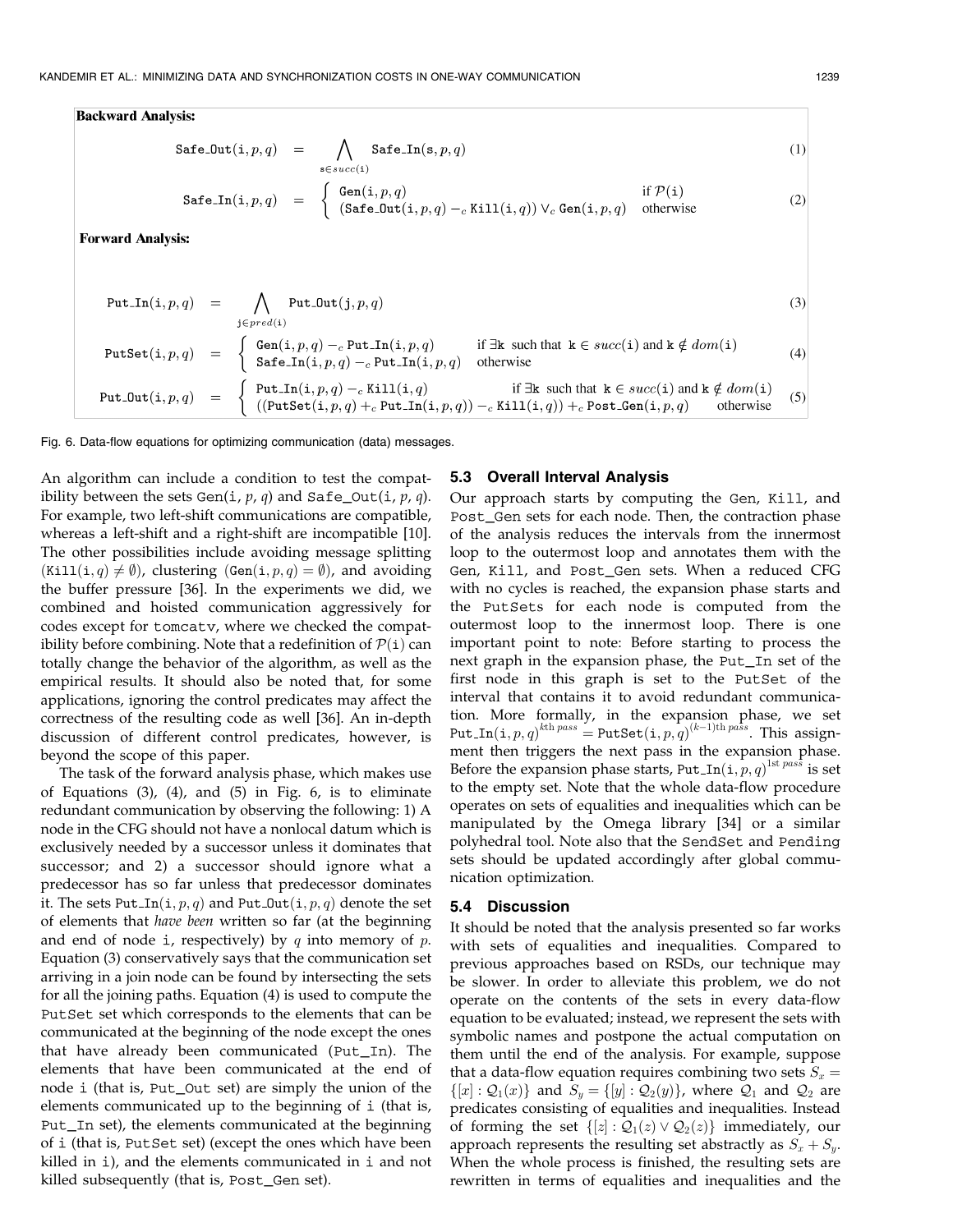| REAL A(128), B(128), C(128)    | REAL A(128), B(128), C(128)    | REAL A(128), B(128), C(128)                          |
|--------------------------------|--------------------------------|------------------------------------------------------|
| $D(128)$ , $E(128)$ , $F(128)$ | $D(128)$ , $E(128)$ , $F(128)$ | $D(128)$ , E(128), F(128)                            |
| !HPF\$ PROCESSORS PROC(0:7)    | !HPF\$ PROCESSORS PROC(0:7)    | !HPF\$ PROCESSORS PROC(0:7)                          |
| !HPF\$ DISTRIBUTE BLOCK ON TO  | !HPF\$ DISTRIBUTE BLOCK ON TO  | !HPF\$ DISTRIBUTE BLOCK ON TO                        |
| PROC :: A, B, C, D, E          | PROC :: A, B, C, D, E          | PROC :: A, B, C, D, E                                |
|                                |                                |                                                      |
| DO $t = 1$ , TIMES             | $1$ DO $t = 1$ , TIMES         | DO $t = 1$ , TIMES                                   |
| $D0 i = 1, 127$                | 2<br>Synch; $Put{B};$          | $ $ Synch; Put ${B};$<br>1:                          |
| $S: A(i) = B(i+1)$             |                                |                                                      |
| END DO                         | DO i = 1, 127<br>3             | DO i = 1, 127                                        |
| $D0$ i = 1, 126                | $A(i) = B(i+1)$<br>4<br>5      | $A(i) = B(i+1)$                                      |
| $D(i) = A(i) + 1$              | END DO                         | END DO                                               |
| $A(i) = B(i+1) + B(i+2)$       | Synch; $Put{B};$<br>6          | DO i = 1, 126<br>$D(i) = A(i) + 1$                   |
| END DO                         | Synch; $Put{B};$<br>7          | $A(i) = B(i+1) + B(i+2)$                             |
| IF $(A(1).EQ.B(1))$            | DO i = 1, 126<br>8             | END DO                                               |
| DO i = 2, 64                   | $D(i) = A(i) + 1$<br>9         |                                                      |
| $C(i) = D(i-1)$                | 10 $A(i) = B(i+1) + B(i+2)$    | $ $ Synch; Put $\{D\}$ ;<br>2:                       |
| END DO                         | 11 END DO                      | IF $(A(1).EQ.B(1))$                                  |
| ELSE                           | 12 IF $(A(1).EQ.B(1))$         | DO $i = 2, 64$                                       |
| DO i = 2, $64$                 | Synch; $Put{D};$<br>13         | $C(i) = D(i-1)$                                      |
| $A(i) = C(i) + D(i-1)$         |                                | END DO                                               |
| END DO                         | 14 DO i = 2, 64                | ELSE                                                 |
| END IF                         | $C(i) = D(i-1)$<br>15          | DO i = 2, $64$                                       |
| DO i = 1, 127                  | 16<br>END DO                   | $A(i) = C(i) + D(i-1)$                               |
| $F(i) = A(i) - 1$              | 17 ELSE                        | END DO                                               |
| $B(i) = A(i) * A(i)$           | Synch; $Put{D};$<br>18         | END IF                                               |
| END DO                         | 19 DO $i = 2, 64$              | $D0$ i = 1, 127                                      |
| DO i = $65$ , 128              | $A(i) = C(i) + D(i-1)$<br>20   | $F(i) = A(i) - 1$                                    |
| $E(i) = F(i-1)$                | 21<br>END DO                   | $B(i) = A(i) * A(i)$                                 |
| END DO                         | 22 END IF                      | END DO                                               |
| END DO                         | 23 DO i = 1, 127               | $ \texttt{Synch}; \texttt{Put}\{\texttt{F}\};$<br>3: |
|                                | $24$ F(i) = A(i) - 1           | DO i = $65$ , 128                                    |
|                                | $25 B(i) = A(i) * A(i)$        | $E(i) = F(i-1)$                                      |
|                                | 26 END DO                      | END DO                                               |
|                                | 27<br>$ $ Synch; Put ${F};$    | END DO                                               |
|                                | $28$ DO i = 65, 128            |                                                      |
|                                | 29 $E(i) = F(i-1)$             |                                                      |
|                                | 30 END DO                      |                                                      |
|                                | 31END DO                       |                                                      |
| (a)                            | (b)                            | (c)                                                  |
|                                |                                |                                                      |

Fig. 7. (a) A synthetic benchmark. (b) Message vectorized translation. (c) Global communication optimization.

simplify utility of the Omega library [34] is used to simplify them. Our experience shows that this approach requires a reasonable support for the manipulation of symbolic expressions and is fast in practice.

#### 5.5 Example

Consider the synthetic benchmark given in Fig. 7a. In this example, communication occurs for three arrays, B, D, and F. A communication optimization scheme based on message vectorization alone, can place the communications and the associated synchronization, as shown in Fig. 7b before the loop bounds reduction and guard insertion. Note that a Synch message in that figure in fact represents a number of point-to-point synchronization messages. In particular, for a communication occurring at  $i$ , a processor  $p$  must get synchronized with every processor q that satisfies the condition:  $(p, q) \in$  Pending(i). An application of our global communication optimization

method generates the program shown in Fig. 7c. Compared to the message vectorized version, there is a 50 percent reduction (from 28 to 14) in the number of messages and 40 percent in the communication volume (from 35 to 21) across all processors. We note that we can optimize this program even when the distribution directive is changed to CYCLIC(K) for any K. Most of the previous approaches are not able to handle the global communication optimization for  $K \geq 2$ , mostly due to the representations they use for the communication sets. In fact, when the distribution directive is CYCLIC(4), we have a 50 percent reduction (from  $48$  to 24) in the number of messages and 32 percent reduction (from 139 to 94) in the communication volume across all processors. Note that our approach here reduces the number of synchronization messages as well (from 28 to 14 for the BLOCK distribution and from 48 to 24 for the CYCLIC(4) case). We investigate the conditions under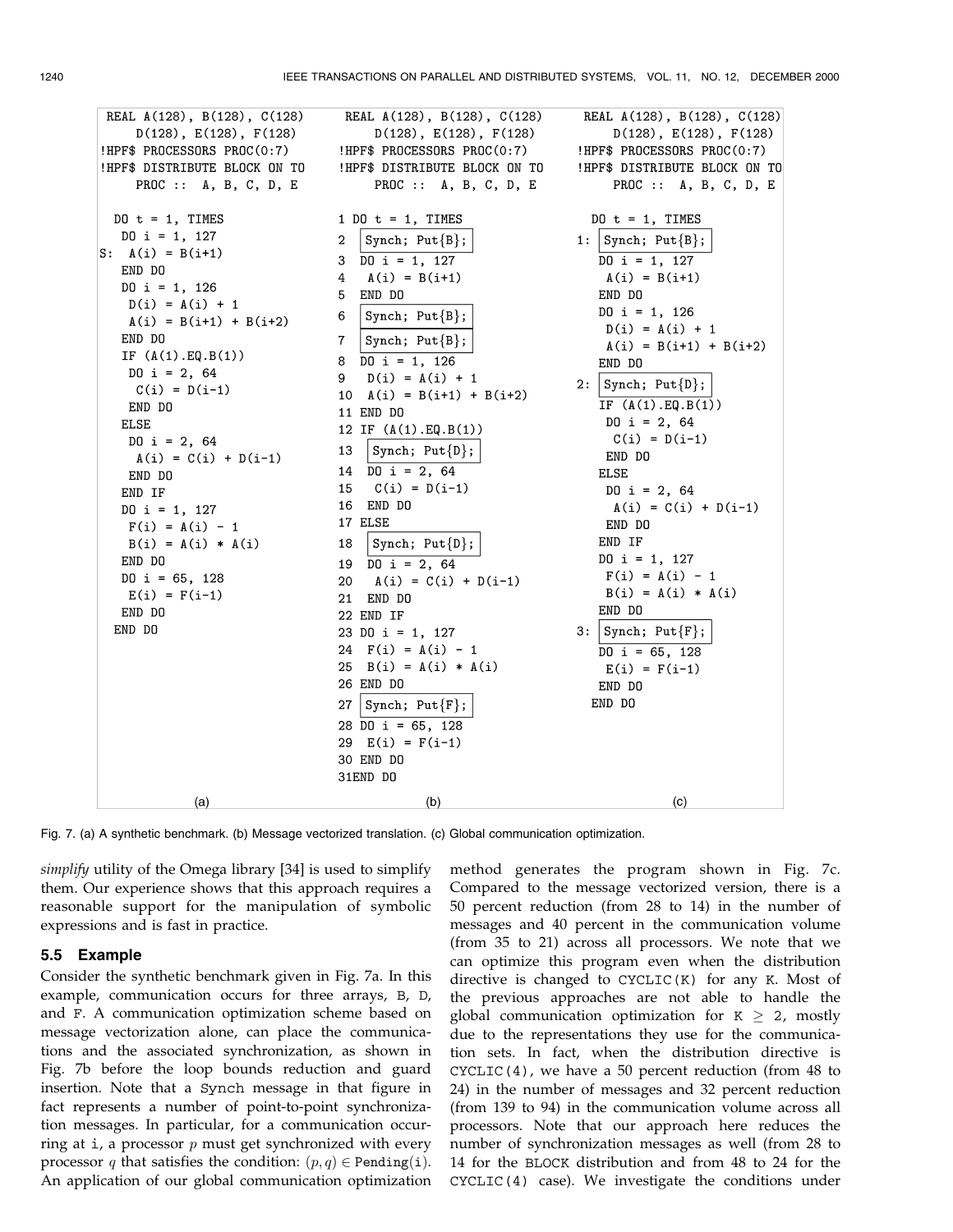which the synchronization messages can be further decreased in the following section.

## 6 OPTIMIZING SYNCHRONIZATION

In this section, we assume that the compiler has conducted the data-flow analysis described in Section 5 and determined the optimal communication points and communication sets. Assuming that these communications will be implemented using Put operations, we present a data-flow analysis to minimize the number of Synch messages. We assume that communication patterns (i.e., producer-consumer relationships) are *identical* for each repetition of a communication during the loop execution. For example, in Fig. 7c, the producer-consumer pattern for the communication occurring in 1 is identical for every repetition of timestep loop t. The problem formulation and the conditions under which the redundant synchronization can be eliminated for the varying producer-consumer case can also be obtained by extending our approach. Our experience, however, shows that, in that case, only a small fraction of the Synch messages can be eliminated.

Our approach first makes a single pass over the current interval and determines some synchronizations that cannot be eliminated by the analysis to be described. Informally, if a synchronization is repeated in the program in different places with the same producer-consumer and is associated with (the part of a same) buffer and there is no intervening communication in the synchronization direction, then that synchronization cannot be eliminated. We call the set of synchronizations (associated with a node i) that cannot be eliminated SynchFix(i).

The data-flow technique described here starts with the deepest loops and works its way through loops in a bottom up manner, handling one loop at a time. It then reduces the loop to a node and annotates it with its final synchronization requirements that cannot be eliminated. Since the approach starts from the deepest loops, it tends to eliminate the synchronization requirements from the most frequently executed parts of the program first. The synchronization is introduced at the least executed parts of the code only to preserve correctness. The procedure works on an augmented CFG, where each communication loop is represented by a single node. In the following discussion, the symbol i refers to such a node.

For a given i, we can define the set SynchSet as a set of processor pairs that should be synchronized after our analysis. In a straightforward implementation, SynchSet(i) = Pending(i) for each i. We would like to reduce the cardinality of SynchSet(i) for each i. We say that no synchronization is required for a communication i if SynchSet(i) becomes an empty set after our data-flow analysis.

If the compiler wants to eliminate a Synch message for communication i from p to q, it needs to find a message  $t_i$ for another communication from  $p$  to  $q$  and use it as synchronization. Such a message should occur between repetitions of i and after the data value communicated at i is consumed. Suppose that a specific producer  $q$  and a consumer  $p$  are involved in a communication in  $\exists$ . Consider all *k* communications  $t_j$  ( $1 \le j \le k$ ) occurring after the value

communicated in  $\mathbf i$  is consumed by  $p$  and before the next repetition of i. Then, if the following holds, the Synch message from  $p$  to  $q$  can be eliminated:

$$
(\exists j \mid (1 \leq j \leq k) \land q \in \texttt{ConsumesFor}(\mathtt{t}_j, p)).
$$

An interesting case occurs when all the Synch messages contained in the set Pending(i) for a specific i are eliminated. We can formalize this condition as:

$$
\forall p \forall q (((p, q) \in \text{Pending}(i)) \Rightarrow \exists j ((p, q) \in \text{SendSet}(\mathtt{t}_j))),
$$
\n
$$
(6)
$$

assuming  $1 \le j \le k$ . Notice that the j values can be different for each  $q$ . If we additionally require that all  $j$  values should be the same for all  $q$  values, then we obtain:

$$
\forall p \forall q \exists j (((p, q) \in \text{Pending(i)}) \Rightarrow ((p, q) \in \text{SendSet}(\mathtt{t}_j))). \tag{7}
$$

We note that Condition (7) leads to the synchronization elimination algorithms offered by Gupta and Schonberg [19] and Hinrichs [30].

- Claim. The synchronizations eliminated by Condition (7) are a subset of the synchronizations that can be eliminated by Condition (6).
- Proof. Let the set of synchronizations eliminated by scheme (6) be  $S_1$  and those eliminated by scheme (7) be  $S_2$ . We need to show that  $S_2 \subseteq S_1$ .

Consider a synchronization,  $(p, q) \in S_2$ . Since  $(p, q) \in S_2$ , Condition (7) above implies that  $\exists j$  s.t.  $q \in \mathit{ConsumesFor}(t_i, p)$ . From Condition (6) above, this implies that  $(p, q) \in S_1$ .

Now, consider a case where there are two synchronization requirements  $(p_1, q_1)$  and  $(p_2, q_2)$ . Let  $j_1, j_2 (j_1 \neq j_2)$  be such that  $q_1 \in ConsumesFor(t_{j_1}, p_1)$ and  $q_2 \in \mathit{ConsumesFor}(t_{j_2}, p_2)$  and there is no other  $j$  which meets this condition. By Condition (6),  $\{(p_1, q_1), (p_2, q_2)\}\in S_1$ . However, since  $j_1 \neq j_2$ ,  $\{(p_1, q_1), (p_2, q_2)\}\notin S_2$  by Condition (7). Hence,  $S_2 \subseteq S_1$ .  $\Box$ 

Even if a Pending(i) set cannot be totally eliminated, we can reduce its cardinality by eliminating as many Synch messages as possible from it. That is, after our analysis, for every i,

$$
SynchSet(i) = Pending(i) - c \{(p, q) | \exists j \text{ such that}
$$

$$
q \in \text{ConsumersFor}(\mathtt{t}_j, p) \} \vee_c \text{SynchFix}(i).
$$
(8)

As an example, let us consider the program shown in Fig. 7c. In this program, communication occurs at three points: 1, 2, and 3. A straightforward implementation inserts three sets of Synch operations, corresponding to 1, 2, and 3, as shown in that figure. Let us now focus on the communication in 1. In fact, this communication is a combination of communications due to references  $B(i+1)$ ,  $B(i+1)$ , and B(i+2) in lines 4 and 10 in Fig. 7b. Fig. 2a shows the messages sent (Put operations) for this communication. Fig. 2b, on the other hand, shows the required synchronization messages for the repetitions of this communication. Finally, Fig. 2c and Fig. 2d show the communication messages in 2 and 3, respectively. Notice that, by using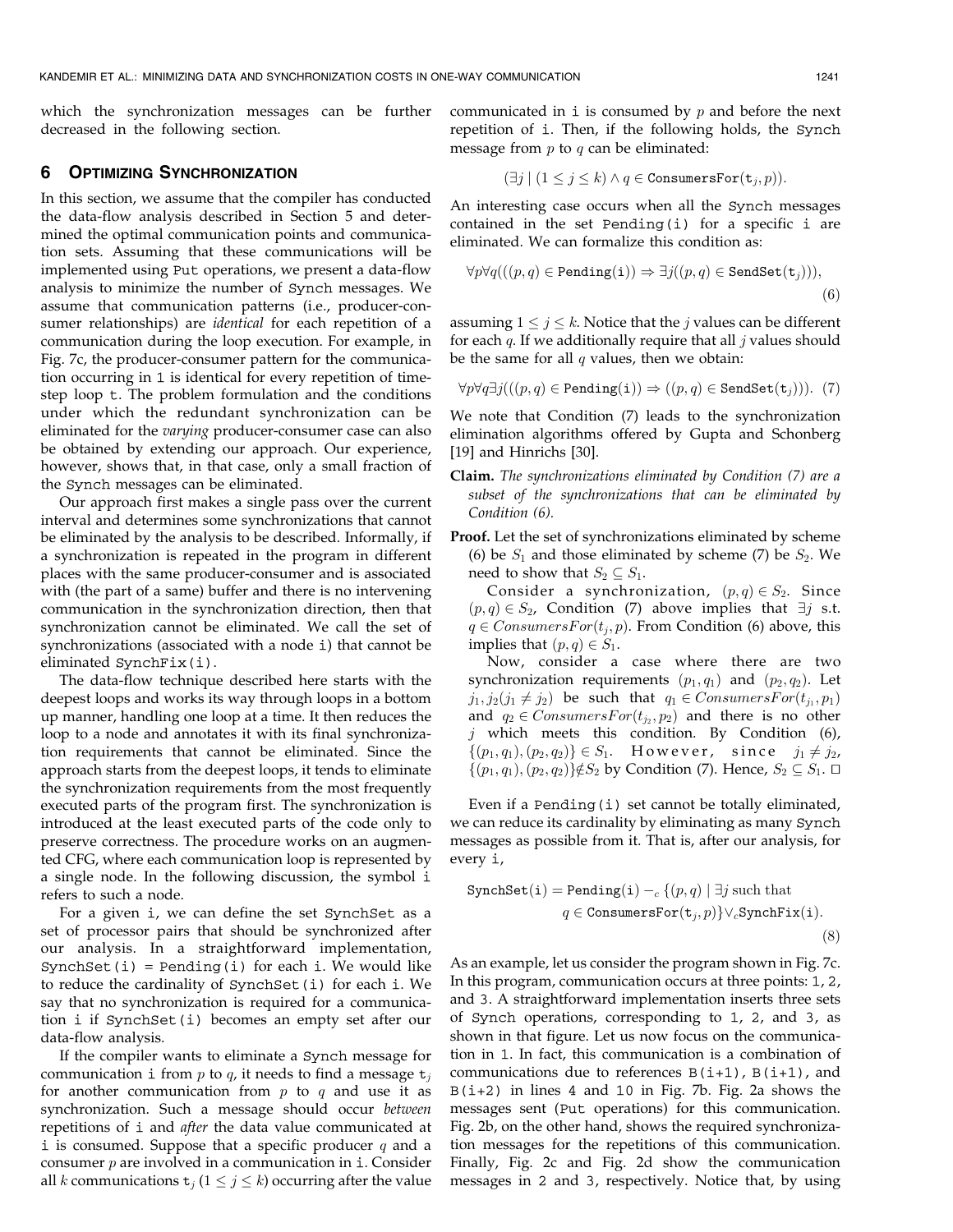TABLE 1 Data-Flow Sets and PENDING OUT Sets for the Example in Fig. 7c

| communication in |                 | SendSet                                                                                                                                                                                                                 | Pending                                                                                                                 |                                                                                                                                                          |  |  |
|------------------|-----------------|-------------------------------------------------------------------------------------------------------------------------------------------------------------------------------------------------------------------------|-------------------------------------------------------------------------------------------------------------------------|----------------------------------------------------------------------------------------------------------------------------------------------------------|--|--|
| 3                |                 | $\{(1,0),(2,1),(3,2),(4,3),(5,4),(6,5),(7,6)\}$<br>$\{(0,1), (1,2), (2,3)\}\$<br>$\{(3,4), (4,5), (5,6), (6,7)\}\$                                                                                                      | $\{(0,1), (1,2), (2,3), (3,4), (4,5), (5,6), (6,7)\}\$<br>$\{(1,0),(2,1),(3,2)\}\$<br>$\{(4,3), (5,4), (6,5), (7,6)\}\$ |                                                                                                                                                          |  |  |
|                  | PENDING_OUT for | iteration 1                                                                                                                                                                                                             |                                                                                                                         | iteration 2                                                                                                                                              |  |  |
|                  | 3               | $\{\{(0, 1), (1, 2), (2, 3), (3, 4), (4, 5), (5, 6), (6, 7)\}, \{\emptyset\}, \{\emptyset\}\}\$<br>$\{\{(3,4),(4,5),(5,6),(6,7)\},\{\emptyset\},\{\emptyset\}\}\$<br>$\{\{\emptyset\}, \{\emptyset\}, \{\emptyset\}\}\$ |                                                                                                                         | $\{\{\emptyset\},\{\emptyset\},\{\emptyset\}\}\$<br>$\{\{\emptyset\},\{\emptyset\},\{\emptyset\}\}\$<br>$\{\{\emptyset\},\{\emptyset\},\{\emptyset\}\}\$ |  |  |

the condition given in (6), the synchronization requirements for 1 can be eliminated, i.e., the communications occurring in 2 and 3 together kill the synchronization requirements for the repetitions of the communication in 1. If we consider Fig. 2c and Fig. 2d separately for the condition given by (7), however, none of them individually can eliminate the synchronization for 1. Using a similar argument, it can be concluded that the communications in 2 and 3 do not need any synchronization either, as their synchronization requirements are killed by the communication taking place in 1.

#### 6.1 Data-Flow Analysis

We now present our data-flow analysis for eliminating redundant synchronization messages. The data flow equations are shown in Fig. 5d. Our analysis consists of iterative forward passes on the augmented CFG. Let us first concentrate on the second equation in that figure and explain the functionality of  $\mathcal{F}_i$ . In that equation, PENDING\_IN(i) represents the synchronization requirements of all the communications traversed so far up to the beginning of i. PENDING\_OUT(i) is defined analogously for the end of i.

Assuming that  $P_k$  is the synchronization requirement (in terms of pairs of processors) for node  $k$  up to  $i$  in the analysis and PENDING IN(i) =  $\{P_1, P_2, \ldots, P_{i-1}, P_i, P_{i+1}, \ldots, P_m\}$ , we can define  $\mathcal{F}_i$  as:

$$
\mathcal{F}_i(\texttt{PENDING\_IN}(i)) = \{f_i(P_1), f_i(P_2), \ldots, f_i(P_{i-1}), P_i, f_i(P_{i+1}), \ldots, f_i(P_m)\},\
$$

where  $f_i(P_k) = P_k - c$  SendSet(i). In other words, when a node i is visited, the synchronization requirements for all other communications are checked to see whether any synchronization can be eliminated by using the communication occurring at i. Prior to the analysis,  $P_i$  is set to Pending(i) for the first node. After a fixed state is reached, PENDING\_OUT set of the last node gives the synchronization requirements to be satisfied. In fact, except for the statements in the conditionally executed blocks, in steady state, all PENDING\_OUT sets should be the same. The resulting PENDING\_OUT is then reduced to a single set and is used to represent the synchronization requirements of this loop to the next upper level.

We now consider the first equation of Fig. 5d and explain the  $\vert \vert$  operator appearing there. In the join nodes, the compiler takes a conservative approach by computing the union of the synchronization requirements for the same communication. Suppose that, for each  $j \in pred(i)$ , PENDING OUT $(j) = \{P_{j1}, P_{j2}, \ldots, P_{jm}\},$  where  $P_{jk}$  is the synchronization requirement of communication  $k$  up to the end of j. Assuming then that the resulting PENDING IN $(i) = \{P_1, P_2, \ldots, P_m\}$ , each  $P_l \in \text{PENDING\_IN}(i)$ can be computed as  $P_l = \vee_c P_{il}$ , where  $\vee_c$  is performed over the  $j$  values. We note that this algorithm is more accurate and faster than those proposed by others [19], [29], [30]; the approach presented by Gupta and Schonberg [19] converges within three iterations, whereas Hinrichs does not provide a bound for her approach [29], [30].

Claim. The data-flow procedure defined by equations given in Fig. 5d can reach a steady state after at most two iterations.

**Proof.** Consider an arbitrary statement  $i$  in the interval which needs synchronization  $(p, q)$ . Assume that this can be eliminated by a communication  $(p, q)$  in any statement  $t_i$  by Condition (6). There are two possibilities.

Case 1.  $j > i$ : Since we are doing a forward pass over the interval, we would visit node  $j$  sometime in the first iteration itself and eliminate  $(p, q)$ .

Case 2.  $j < i$  : We will miss node j in the first iteration, but surely we will visit it in the second iteration.  $\Box$ 

Example. The top part of Table 1 shows the SendSet and Pending sets (in an open form rather than in terms of equalities and inequalities) for the program shown in Fig. 7c. Note that SendSet(1) and Pending(1) are computed from the SendSet and Pending sets, respectively, given in Fig. 5a. The sets for 2 and 3 are computed similarly. Before the data-flow analysis starts, PENDING\_IN(1) is initialized as follows:

 $\text{PENDING\_IN}(1) = \{\text{Pending}(1), \text{Pending}(2), \text{Pending}(3)\}\$  $= \{ \{(0,1), (1,2), (2,3), (3,4), (4,5), (5,6), (6,7) \},\$  $\{(1,0),(2,1),(3,2)\},\{(4,3),(5,4),(6,5),(7,6)\}\}.$ 

The bottom part of Table 1 demonstrates application of our data-flow algorithm to this example. After the fixed state is reached, an examination of PENDING\_OUT(3) reveals that the program can be executed without any synchronization. We note that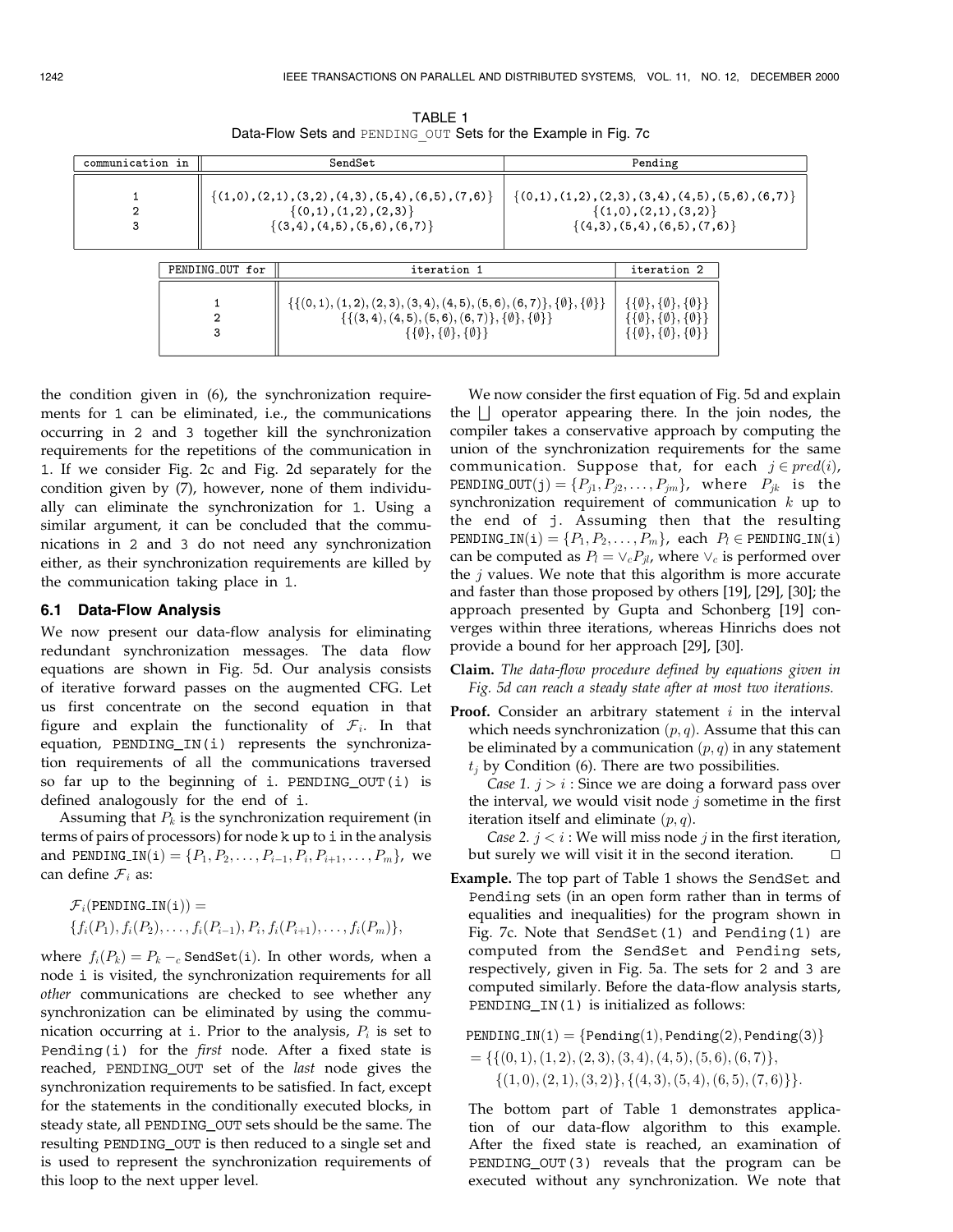| Program           | Source       | Lines | Description                    |
|-------------------|--------------|-------|--------------------------------|
| 2Dhydro           | Livermore    | 38    | 2D Hydrodynamics               |
| adi               | Livermore    | 30    | <b>ADI</b> Fragment            |
| stfrg             | Livermore    | 17    | <b>State Fragment Equation</b> |
| nasa7             | Spec92       | 1,105 | Nasa Ames Fortran Kernels      |
| fpppp             | Spec92       | 2,718 | 2 Electron Integral Derivative |
| su2cor            | Spec92       | 2,414 | <b>Quantum Physics</b>         |
| tomcatv           | Spec95       | 190   | 2D Mesh Generation             |
| swim256           | Spec95       | 428   | <b>Shallow Water Model</b>     |
| tis               | Perfect Club | 485   | Electron Integral Transform    |
| lws               | Perfect Club | 1,217 | Molecular Dynamics of Water    |
| srs               | Perfect Club | 3,786 | 2D Fluid Flow Solver           |
| $_{\texttt{SMS}}$ | Perfect Club | 2,712 | Depth Migration                |
| shallow(512)      |              | 167   | <b>Shallow Water Model</b>     |
| jacobi(1K)        |              | 25    | Jacobi Solver                  |
| sor(256)          |              | 25    | Successive Over-Relaxation     |

TABLE 2 Programs in Our Experiment Set and Their Important Characteristics

In the last three entries, the problem sizes (in bytes) are given in parentheses after the program name; for the other programs, the standard input sizes are used.

many frequently occurring computation patterns, such as stencil computations, reduction, and prefix operations, that involve reciprocal producer-consumer relationships between processors can benefit significantly from synchronization elimination.

## 6.2 Eliminating Synch Messages Using Other Synch Messages

In some cases, when all the communication is in the same direction, the Synch messages cannot be eliminated by data messages. However, they can still be eliminated by other Synch messages. In our experiments, this happened with the stfrg benchmark whose message-vectorized version contains six similar communications in the same direction. The algorithm that we use for eliminating Synch messages with Synch messages is rather straightforward. We check all the possible subsets of Synch messages and determine how many Synch messages are eliminated if we use that subset. We then choose the subset that eliminates the greatest number of messages. In the case of a tie, we choose the alternative with the least number of elements in an attempt to reduce the code complexity. Note that, although this approach requires a kind of exhaustive search (i.e., it is exponential in number of Pending sets), since a large portion of the Synch messages will be eliminated by global communication analysis, the cost is manageable.

### 7 EXPERIMENTS

In order to examine the applicability and usefulness of the optimization framework presented in this paper, we applied it to a number of floating-point codes. The application codes used in our study and their important characteristics are listed in Table 2. Most of the codes are from standard benchmarks such as Spec and Perfect Club and run with standard inputs. We experimented with BLOCK, B-CYC (block-cyclic with  $C = 4$ ) and CYCLIC

distributions on eight processors to measure the static improvements in communication volume, number of data messages, and number of synchronization messages, as well as the runtime (dynamic) improvements in execution times. We also investigate the scalability of our approach using different processor sizes.

Our experimental platform is a 256-node Cray T3E multiprocessor [47]. The Cray T3E is a scalable sharedmemory multiprocessor based on the DEC Alpha 21164 microprocessors running at 300 MHz. This machine includes a number of novel architectural features designed to tolerate latency, enhance scalability, and deliver high performance. It provides a shared address space over a 3D torus interconnect. There are two levels of caching on a DEC Alpha 21164 chip: 8 KB L1 instruction and data caches and a unified, three-way associative, 96 KB L2 cache. The on-chip caches are kept coherent with local memory through an external back-map. I/O is performed through the GigaRing channel, with sustainable bandwidths of 267MB/per second input and output for every four processors. The Cray T3E network latency for the MPI library is 14 microseconds and the sustainable bandwidth is 260 MB/sec. The programs written using HPF-style data alignment and distribution directives are translated automatically using Parafrase-2 [43] and the resulting codes are then compiled using the native compiler on the Cray T3E. Parafrase-2 is a parallelizing compiler implemented as a source-to-source code re-structurer that consists of several passes for analysis, transformation, parallelism detection, and code generation. Our framework is implemented as a separate pass in Parafrase-2. In order to obtain the loops that enumerate the elements in the ownership, producer, consumer, and communication sets, we use the Omega library [34]. Currently, our implementation works on a single procedure at a time and does not use any interprocedural analysis [22], [23]. In our experiments, we measured that, on the average, approximately 41 percent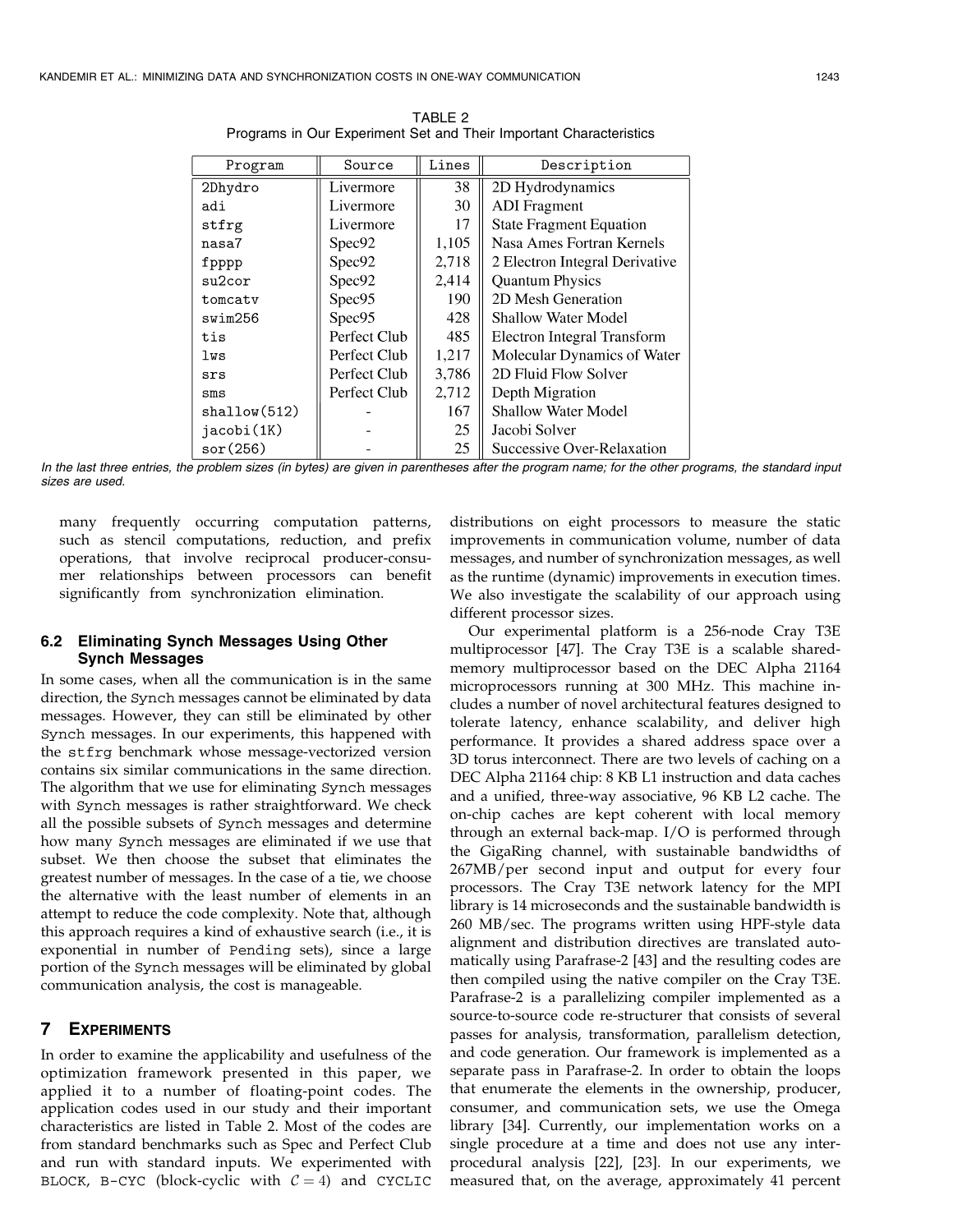| Communication Versions and Percentage (%) Improvements (the imprv Column) |           |         |       |           |         |       |           |         |       |  |  |  |
|---------------------------------------------------------------------------|-----------|---------|-------|-----------|---------|-------|-----------|---------|-------|--|--|--|
| Program                                                                   |           | BLOCK   |       |           | $B-CYC$ |       | CYCLIC    |         |       |  |  |  |
|                                                                           | send/recv | one-way | imprv | send/recv | one-way | imprv | send/recv | one-way | imprv |  |  |  |
| 2Dhydro                                                                   | 4.12      | 3.71    | 10.0  | 5.09      | 4.80    | 5.7   | 4.75      | 4.46    | 6.1   |  |  |  |
| adi                                                                       | 0.58      | 0.53    | 8.6   | 0.64      | 0.61    | 4.7   | 0.79      | 0.73    | 9.2   |  |  |  |
| stfrg                                                                     | 0.27      | 0.23    | 14.8  | 0.41      | 0.35    | 14.6  | 0.39      | 0.37    | 5.1   |  |  |  |
| nasa7                                                                     | 20.18     | 14.35   | 28.9  | 24.03     | 17.00   | 29.3  | 22.58     | 15.95   | 29.4  |  |  |  |
| fpppp                                                                     | 40.02     | 36.24   | 9.4   | 45.50     | 39.18   | 13.9  | 44.98     | 39.04   | 13.2  |  |  |  |
| su2cor                                                                    | 37.21     | 33.01   | 11.2  | 42.10     | 36.28   | 13.8  | 45.06     | 36.92   | 18.1  |  |  |  |

2.39

21.44

19.80

32.13

55.34

50.40

17.95

1.65

5.15

1.68

16.03

20.04

25.86

49.92

48.96

13.98

1.69

5.02

29.7

25.2

 $-1.2$ 

19.5

9.8

2.9

22.1

 $-2.4$ 

 $2.5$ 

12.7

3.20

36.55

20.46

32.72

52.76

51.17

30.64

1.72

5.04

2.08

30.36

20.38

26.14

51.00

48.35

24.72

1.77

5.30

TABLE 3 Execution Times (in Seconds) of Message-Vectorized send/rcv and Message-Vectorized one-way (put)

of the total compilation time is spent in our global communication and synchronization approach. However, it should be mentioned that nearly 24 percent of the compilation time is spent in the Omega library itself. We also compared the compilation time taken by our Omegabased approach with that of an approach based on processor-tagged descriptors (PTDs) [49], an enhanced form of RSDs built on top of Parafrase-2. PTDs provide an efficient way of describing distributed sets of iterations and regions of data and are based on a single set representation parameterized by the processor location for each dimension of a virtual mesh. Our results show that using the Omega library instead of an RSD-based representation scheme increases compilation time by approximately 16 percent. Given the fact that, with the Omega library, we are able to keep communication sets much more accurately and able to compile the general block-cyclic distributions, we believe that this additional compile time overhead is bearable.

1.39

11.31

11.57

25.06

50.82

43.14

9.67

1.28

3.27

1.16

7.13

11.28

20.13

46.05

42.05

7.07

1.26

3.21

16.5

36.9

2.5

19.7

9.4

2.5

26.9

1.6

1.8

13.4

The experiments to be presented shortly investigate two main issues. First, we would like to see how one-way communication performs against the more traditional twoway send/receive type of communication. In order to measure this, we first compiled and ran two versions of each code in our suite on the Cray T3E machine [47]. The send/receive version uses the MPI message-passing library [41], whereas the one-way version uses the SHMEM library [47]. In both versions, we employed message-vectorization as the only communication optimization. In the one-way version, both communication messages and synchronization messages are vectorized. With the SHMEM library, the data sending involves only one processor in that the source processor simply puts that data into the memory of the destination processor. Likewise, a processor can read data from another processor's memory without interrupting the latter. The target processor is not made aware that its memory has been read or written. In our framework, the compiler provides the necessary synchronization. As

mentioned earlier, MPI is implemented on the T3E using SHMEM calls, so, intuitively, the one-way version should incur less overhead. In the best possible scenario, every MPI\_SEND-MPI\_RECV pair can be replaced by a SHMEM\_PUT call, thereby reducing the number of messages by half. In reality, however, the one-way communication version needs synchronization messages to ensure correct execution (Note that Synch calls are also implemented using SHMEM\_PUT calls). In the experiments, using one-way communication, we were able to reduce the total number of messages by 11 to 50 percent, as compared to the send/receive version. The execution times (in seconds) for the message-passing (send/receive) and oneway communication versions are presented in Table 3. This table also gives the percentage reduction (improvement) in execution times obtained using one-way communication instead of more conventional two-way send/receive type of message-passing. We see that, on the average, we get 13.4 percent, 12.7 percent, and 9.8 percent improvements for the BLOCK, B-CYC, and CYCLIC distributions, respectively. These results show that the one-way communication scheme is able to bring decent improvements over the classical send/receive message-passing paradigm on the Cray T3E. Of course, whether similar results can be obtained on other architectures depends largely on how efficiently one-way and two-way communications are implemented in those architectures.

35.0

16.9

0.4

20.1

 $3.3$ 

5.5

19.3

 $-2.9$ 

 $-5.2$ 

9.8

The second issue that we investigate is the performance of our scheme to eliminate redundant communication and synchronization messages, with respect to a (relatively) unoptimized one-way communication framework that uses message-vectorization alone (the execution time results for this framework are given above). First, Table 4 shows the communication volume (total number of elements transferred between processors) and number of data messages for the message-vectorized version of one-way communication scheme. Note that the execution times for this version are

tomcaty

swim256

 $shallow(512)$ 

jacobi(1K)

 $sor(256)$ 

Average:

tis

lws

srs

 $<sub>sms</sub>$ </sub>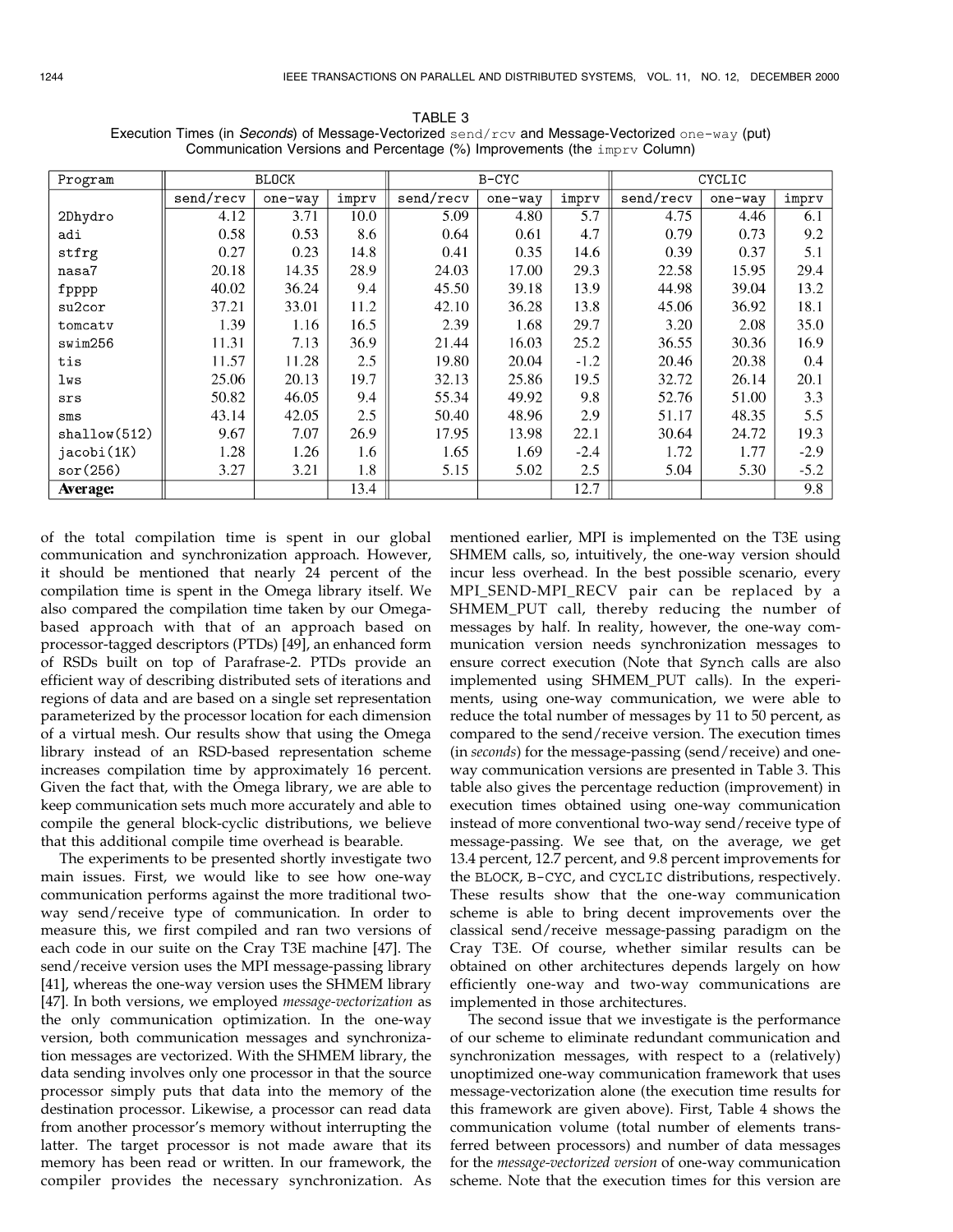| Program           |              | Communication Volume |          |              | Number of Messages |        |
|-------------------|--------------|----------------------|----------|--------------|--------------------|--------|
|                   | <b>BLOCK</b> | $B-CYC$              | CYCLIC   | <b>BLOCK</b> | $B-CYC$            | CYCLIC |
| 2Dhydro           | 57.1         | 1.036.3              | 4,169.8  | 112          | 128                | 128    |
| adi               | 10.7         | 96.8                 | 387.1    | 42           | 48                 | 48     |
| stfrg             | 0.2          | 4.6                  | 6.1      | 42           | 64                 | 48     |
| nasa7             | 359.0        | 4,822.3              | 20,621.0 | 728          | 1.216              | 1,018  |
| fpppp             | 716.4        | 7,428.1              | 38,624.4 | 1,224        | 1,896              | 1,790  |
| su2cor            | 700.4        | 7,200.8              | 36,955.2 | 1,098        | 1,604              | 1,638  |
| tomcatv           | 57.1         | 1,040.0              | 8,323.2  | 112          | 128                | 128    |
| swim256           | 57.6         | 914.4                | 3,649.1  | 128          | 142                | 142    |
| tis               | 56.9         | 872.0                | 872.0    | 112          | 178                | 186    |
| lws               | 400.2        | 6.100.8              | 24,130.6 | 910          | 1.604              | 1,724  |
| srs               | 811.0        | 8,295.8              | 38,128.0 | 1,630        | 2,024              | 2,024  |
| $_{\texttt{SMS}}$ | 794.7        | 8,005.1              | 34,301.6 | 1,438        | 2,248              | 2,428  |
| shallow(512)      | 53.9         | 900.5                | 3.586.2  | 128          | 142                | 142    |
| jacobi(1K)        | 14.4         | 522.2                | 2,088.9  | 14           | 16                 | 16     |
| sor(256)          | 21.3         | 193.5                | 774.2    | 84           | 96                 | 96     |

TABLE 4 Communication Volume and Number of Messages for the Message-Vectorized One-Way Communication (base Version)

given in Table 3. From now on, we refer to this version as base. This is the one-way communication version optimized using message-vectorization alone. We use this message-vectorized version as the base version because, today, almost every compiler for data-parallel languages uses some form of message-vectorization. Table 5 shows the percentage improvements obtained by using our framework that minimizes the number of data messages and communication volume (i.e., the framework presented in Section 5) over the base version. These results are promising and indicate that, on the average, we have a 26.8 percent reduction in communication volume and a 25.8 percent reduction in number of data messages. These improvements reflect on execution times as a 19.7 percent

reduction, considering all three types of data distributions experimented with. Although not presented here, applying two additional communication optimizations (message coalescing [31] and message aggregation [31]) brought only an additional 6.1 percent improvement in execution time (of the message-passing send/receive version) for the benchmarks in our experimental suite.

It is also useful to compare the results of this globally optimized code with the results of a send/receive communication framework that also uses global optimizations. In order to achieve this, we generated two different send/ receive codes for each benchmark using the same data communication optimization algorithm (of Section 5): a version that uses the Omega library (called version-1)

TABLE 5 Improvements (%) on Communication Volume, Number of Communication Messages, and Execution Times

| Program         |              | Communication Volume |               |              | Number of Messages |        |              | <b>Execution Times</b> |               |
|-----------------|--------------|----------------------|---------------|--------------|--------------------|--------|--------------|------------------------|---------------|
|                 | <b>BLOCK</b> | $B-CYC$              | <b>CYCLIC</b> | <b>BLOCK</b> | $B-CYC$            | CYCLIC | <b>BLOCK</b> | $B-CYC$                | <b>CYCLIC</b> |
| 2Dhydro         | 50.0         | 50.0                 | 50.0          | 50.0         | 51/0               | 50.0   | 31.8         | 32.1                   | 31.8          |
| adi             | 0.0          | 0.0                  | 0.0           | 0.0          | 0.0                | 0.0    | 0.0          | 0.0                    | 0.0           |
| stfrg           | 71.0         | 64.1                 | 0.0           | 83.2         | 74.2               | 0.0    | 62.1         | 50.5                   | 0.0           |
| nasa7           | 57.0         | 60.8                 | 60.8          | 27.4         | 28.2               | 28.2   | 44.6         | 48.1                   | 48.1          |
| fpppp           | 16.6         | 12.8                 | 12.7          | 10.4         | 9.8                | 9.5    | 9.9          | 8.0                    | 7.8           |
| su2cor          | 18.2         | 13.5                 | 11.3          | 19.3         | 16.0               | 14.2   | 16.0         | 11.7                   | 10.1          |
| tomcatv         | 74.2         | 74.2                 | 75.0          | 74.2         | 74.0               | 75.0   | 59.3         | 59.2                   | 59.6          |
| swim256         | 37.4         | 41.3                 | 42.9          | 44.2         | 41.7               | 41.7   | 28.5         | 28.5                   | 28.4          |
| tis             | 12.6         | 20.4                 | 19.0          | 18.4         | 20.4               | 18.9   | 8.7          | 9.5                    | 9.3           |
| lws             | 7.8          | 13.7                 | 13.8          | 7.0          | 13.2               | 13.7   | 7.0          | 11.4                   | 11.9          |
| srs             | 16.5         | 15.9                 | 15.5          | 20.1         | 23.4               | 25.7   | 12.5         | 11.8                   | 11.9          |
| $_{\rm rms}$    | 16.8         | 16.3                 | 16.3          | 16.3         | 16.0               | 16.0   | 12.0         | 10.0                   | 9.9           |
| shallow(512)    | 39.3         | 44.6                 | 47.3          | 46.3         | 42.5               | 42.5   | 29.2         | 29.2                   | 29.0          |
| jacobi(1K)      | 0.0          | 0.0                  | 0.0           | 0.0          | 0.0                | 0.0    | 0.0          | 0.0                    | 0.0           |
| sor(256)        | 0.0          | 0.0                  | 0.0           | 0.0          | 0.0                | 0.0    | $0.0\,$      | 0.0                    | 0.0           |
| <b>Average:</b> | 27.8         | 28.5                 | 24.3          | 27.7         | 27.4               | 22.4   | 21.4         | 20.6                   | 17.2          |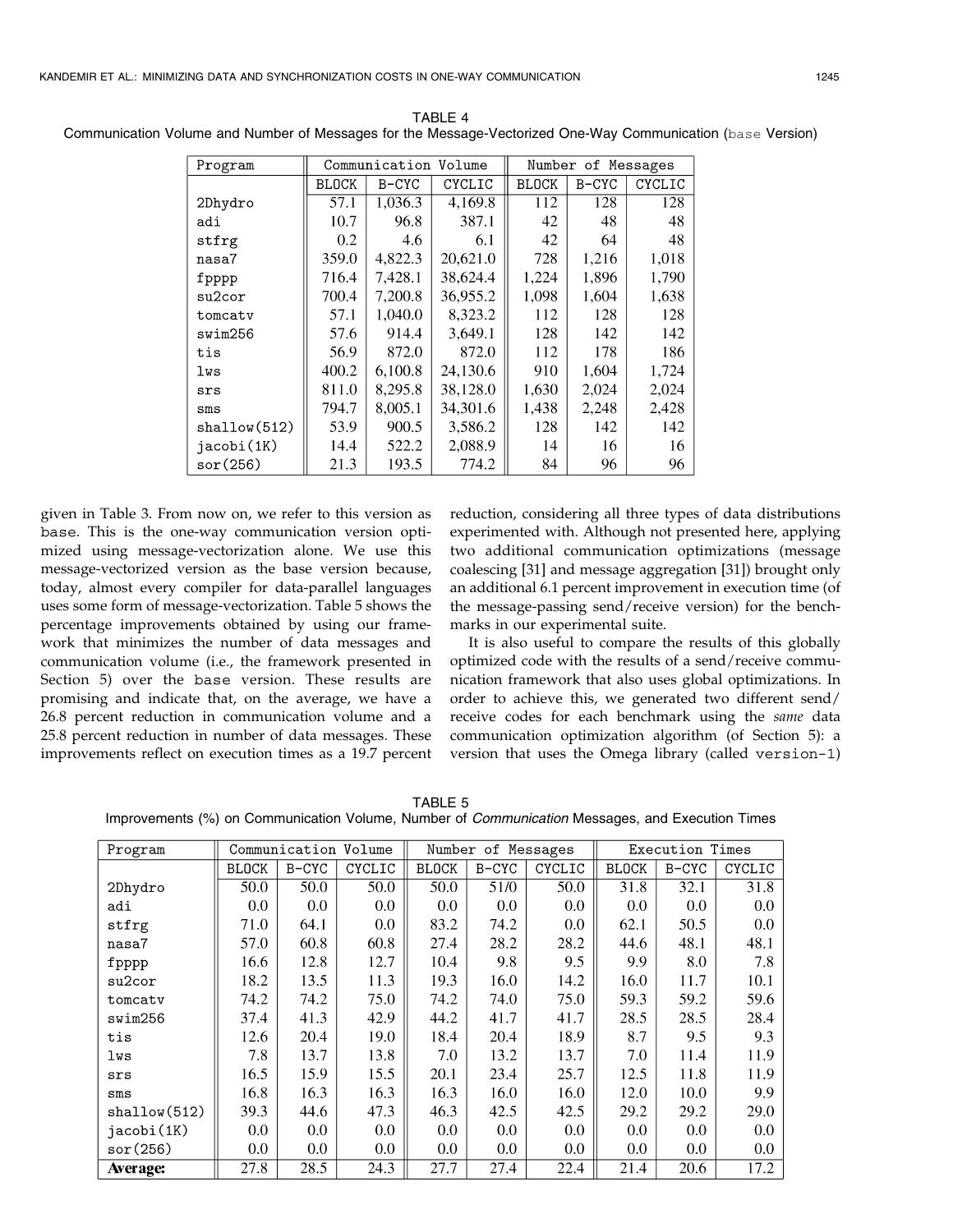| Program         |              | version-1 |        | version-2    |         |        |  |
|-----------------|--------------|-----------|--------|--------------|---------|--------|--|
|                 | <b>BLOCK</b> | $B-CYC$   | CYCLIC | <b>BLOCK</b> | $B-CYC$ | CYCLIC |  |
| 2Dhydro         | 11.3         | 6.4       | 6.0    | 11.0         | 10.4    | 9.9    |  |
| adi             | 8.2          | 4.3       | 8.6    | 16.5         | 10.7    | 16.6   |  |
| stfrg           | 16.0         | 15.3      | 9.3    | 30.3         | 28.8    | 21.5   |  |
| nasa7           | 30.2         | 31.7      | 32.5   | 42.3         | 44.0    | 47.6   |  |
| fpppp           | 8.2          | 14.0      | 13.1   | 13.4         | 20.2    | 22.5   |  |
| su2cor          | 11.0         | 13.4      | 16.5   | 16.3         | 15.2    | 18.7   |  |
| tomcatv         | 21.3         | 34.3      | 39.0   | 29.9         | 45.0    | 49.7   |  |
| swim256         | 34.8         | 21.2      | 17.0   | 49.3         | 33.7    | 28.1   |  |
| tis             | 1.2          | $-0.3$    | 0.5    | 1.3          | $-0.4$  | 0.2    |  |
| lws             | 20.3         | 21.5      | 21.6   | 28.2         | 30.0    | 32.1   |  |
| srs             | 10.1         | 12.2      | 5.8    | 10.7         | 12.9    | 6.6    |  |
| $_{\rm{Sms}}$   | 1.4          | 2.0       | 3.8    | 2.1          | 4.5     | 6.2    |  |
| shallow(512)    | 27.2         | 24.3      | 19.7   | 38.4         | 33.0    | 29.3   |  |
| jacobi(1K)      | 1.0          | $-3.0$    | $-3.1$ | 3.5          | $-1.0$  | $-1.0$ |  |
| sor(256)        | 3.4          | 1.9       | $-1.4$ | 3.9          | 1.9     | $-2.2$ |  |
| <b>Average:</b> | 13.7         | 13.3      | 12.6   | 20.5         | 19.3    | 19.1   |  |

TABLE 6 Improvements (%) in Execution Times over Two Globally Optimized Send/Receive Versions

and another version that uses a variant of section descriptors [49] to represent communication and ownership sets (called version-2). Note that version-1 is different from our optimized code as it does not contain explicit synchronization messages and the synchronization activity is captured in the data messages (i.e., it uses MPI). Therefore, the data messages are more costly in version-1. Also note that version-1 is more powerful than many of the previous techniques proposed for optimizing communication globally as it uses the Omega library to determine the communication sets more accurately, uses global data-flow analysis to optimize the internest communication, and can handle block-cyclic distributions. Table 6 presents the percentage improvements provided by our optimized codes over the codes generated by version-1 and version-2. The table shows that our optimized version improves performance by 13.2 percent over version-1. This says that, even with comparable communication optimizations, the one-way communication paradigm might be the choice of communication model in Cray T3E. It should be noted, however, that these results may change if we move to a different platform, because they are largely dependent on how these two communication mechanisms are implemented on a given platform and whether there is low-level support in the architecture for one-way communication. Compared to version-2, our approach brings even more improvement (19.7 percent on average). This is due to the fact that the processor-tagged descriptors (PTDs) (an enhanced form of RSDs) used in version-2 cannot provide the same accuracy (in obtaining the communication sets and hoisting the communications) as our polyhedral tool.

Having shown that our approach is able to reduce execution times significantly as compared to a messagevectorized version and as compared to a globally-optimized send/receive version, we now turn to the problem of minimizing the number of synchronization messages and the

impact of this in the overall execution times. The left part of Table 7 presents the reductions in the number of synchronization messages obtained through our redundant synchronization elimination technique (i.e., the framework presented in Section 6) over our "one-way" communication optimization approach whose improvements are given in Table 5. The results show that we have approximately 45 percent improvement (reduction in the number of synchronization messages) on the average. The impact of these improvements in the overall execution times is presented in the right part of Table 7. We see that we have an additional 14.5 percent reduction in execution times. These results reveal that our synchronization elimination technique is very successful in practice and brings additional improvements over a technique that optimizes only data messages. As a side note, if we use barrier synchronizations instead of point-to-point synchronizations in our framework, the overall improvements in execution times are 9.1 percent, 8.5 percent, and 8.3 percent for BLOCK, B-CYC, and CYCLIC distributions, respectively. This indicates that using point-to-point synchronization messages instead of barrier synchronization allows small differences in execution times of individual processors to even out and results in better overall execution times.

Finally, we consider the effect of our approach on the scalability of the codes in our suite. For this purpose, we use different processor sizes on the Cray T3E machine. The results, given in Table 8, are the average values over the following data distributions: BLOCK, CYCLIC(1), CYCLIC(4), CYCLIC(7), and CYCLIC(16). For each code and processor-size combination, we present two speedups: that of the base version and that of our optimized version (denoted opt). Note that the speedups are measured over the best sequential version of each code. The results illustrate that the codes in our suite significantly benefit from our optimizations and our framework is robust across different types of data distributions. In most cases, our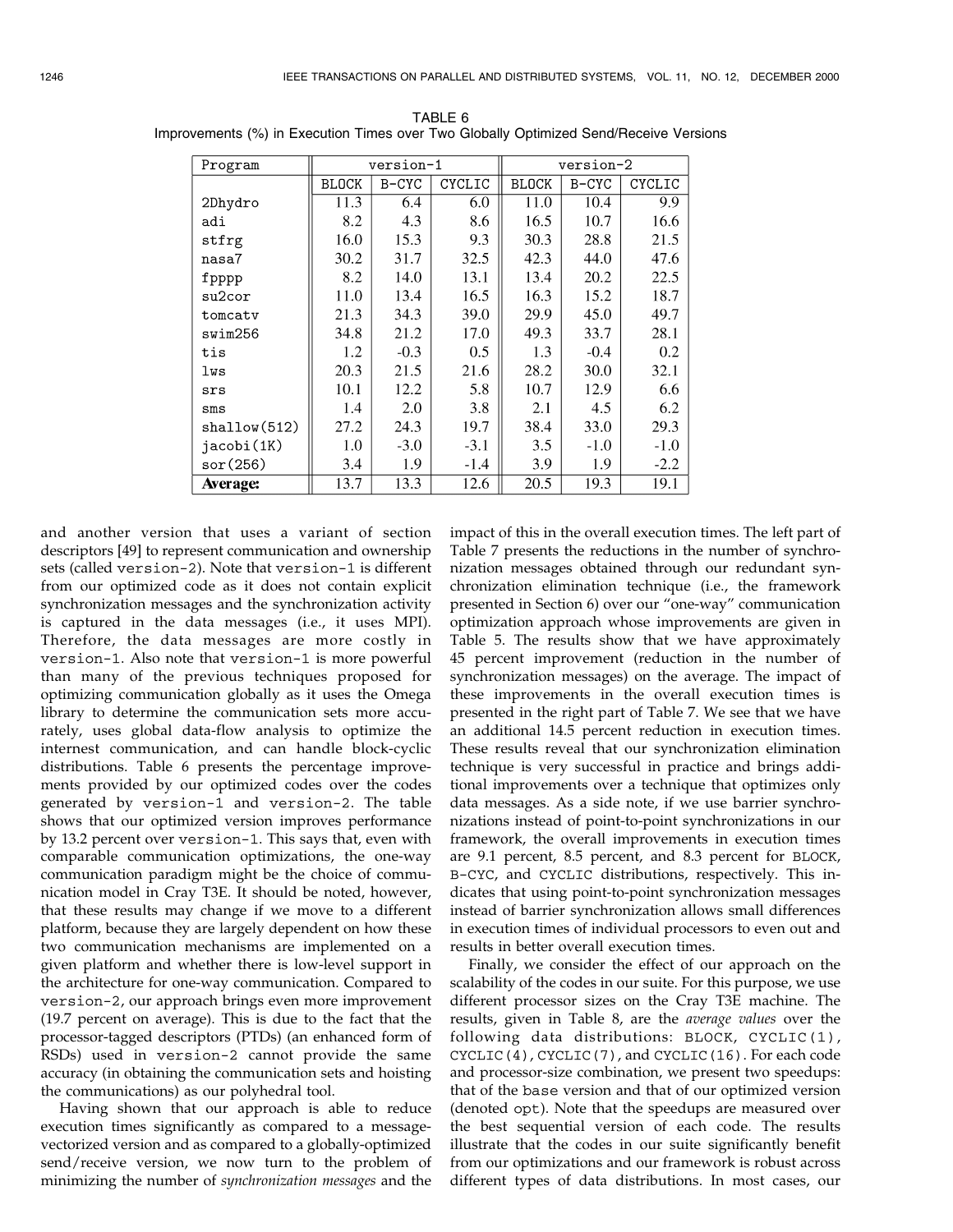| Program      |              | Number of Messages |        | <b>Execution Times</b> |         |        |  |
|--------------|--------------|--------------------|--------|------------------------|---------|--------|--|
|              | <b>BLOCK</b> | B-CYC              | CYCLIC | <b>BLOCK</b>           | $B-CYC$ | CYCLIC |  |
| 2Dhydro      | 100.0        | 100.0              | 100.0  | 18.4                   | 19.0    | 18.4   |  |
| adi          | 100.0        | 100.0              | 100.0  | 25.2                   | 20.8    | 19.0   |  |
| stfrg        | 0.0          | 0.0                | 0.0    | 0.0                    | 0.0     | 0.0    |  |
| nasa7        | 33.6         | 31.5               | 31.5   | 19.4                   | 19.3    | 19.3   |  |
| fpppp        | 10.5         | 12.2               | 12.2   | 8.2                    | 8.0     | 8.0    |  |
| su2cor       | 10.9         | 11.4               | 11.4   | 9.9                    | 10.5    | 10.5   |  |
| tomcatv      | 100.0        | 100.0              | 100.0  | 20.6                   | 21.2    | 21.0   |  |
| swim256      | 89.2         | 89.2               | 89.2   | 30.3                   | 31.6    | 30.9   |  |
| tis          | 8.9          | 9.0                | 9.0    | 5.5                    | 5.6     | 5.5    |  |
| lws          | 10.6         | 10.6               | 10.6   | 4.2                    | 4.0     | 4.2    |  |
| srs          | 12.5         | 11.7               | 11.7   | 10.2                   | 8.7     | 8.2    |  |
| $_{\rm rms}$ | 12.1         | 12.4               | 12.4   | 10.1                   | 10.3    | 11.9   |  |
| shallow(512) | 90.4         | 90.4               | 90.4   | 31.7                   | 30.9    | 32.0   |  |
| jacobi(1K)   | 0.0          | 0.0                | 0.0    | 0.0                    | 0.0     | 0.0    |  |
| sor(256)     | 100.0        | 100.0              | 100.0  | 23.8                   | 26.9    | 28.7   |  |
| Average:     | 45.2         | 45.2               | 44.6   | 14.5                   | 14.4    | 14.5   |  |

TABLE 7 Improvements (%) in the Number of Synchronization Messages and Execution Times

approach is able to first reduce the number of data messages and then reduce the number of synchronization messages, thereby improving the overall scalability of applications.

features, the general idea is to apply an appropriate combination of message vectorization, message coalescing, and message aggregation [7], [31], [57].

## 8 RELATED WORK

Several methods have been presented for optimizing communication on distributed-memory message-passing machines. Most of the efforts have considered communication optimization at the loop (or array assignment statement) level. Although each approach has its own unique

More recently, some researchers have proposed techniques based on data-flow analysis in order to optimize communication across multiple loop nests for the two-way (send/receive) communication model. Several works [1], [2], [3], [10], [16], [20], [36], [55], [56] present similar frameworks to optimize the send/receive communications globally. Almost all these approaches (except for the work of Adve et al. [1], [2]) use a variant of Regular Section Descriptors (RSD) introduced by Callahan and Kennedy [9].

TABLE 8 Speedups for the Message-Vectorized (base) Version and Our Version

| Program       | Number of Processors |     |      |     |      |      |      |      |  |  |  |
|---------------|----------------------|-----|------|-----|------|------|------|------|--|--|--|
|               | 4                    |     | 8    |     | 16   |      | 32   |      |  |  |  |
|               | base                 | opt | base | opt | base | opt  | base | opt  |  |  |  |
| 2Dhydro       | 3.0                  | 3.5 | 6.0  | 7.0 | 10.0 | 12.7 | 14.8 | 23.8 |  |  |  |
| adi           | 2.5                  | 3.6 | 5.1  | 7.2 | 8.6  | 13.0 | 10.6 | 19.5 |  |  |  |
| stfrg         | 2.8                  | 3.4 | 5.5  | 7.2 | 8.9  | 13.4 | 9.9  | 20.5 |  |  |  |
| nasa7         | 2.9                  | 3.5 | 5.7  | 7.0 | 7.0  | 11.9 | 6.2  | 19.7 |  |  |  |
| fpppp         | 2.9                  | 3.7 | 4.0  | 7.5 | 7.2  | 14.0 | 7.0  | 19.5 |  |  |  |
| su2cor        | 1.9                  | 2.9 | 3.1  | 6.8 | 7.0  | 12.5 | 8.0  | 23.0 |  |  |  |
| tomcatv       | 2.9                  | 3.7 | 4.1  | 7.4 | 3.9  | 13.5 | 3.6  | 23.8 |  |  |  |
| swim256       | 2.5                  | 3.7 | 5.9  | 7.5 | 9.0  | 14.1 | 10.1 | 22.6 |  |  |  |
| tis           | 1.8                  | 2.8 | 3.2  | 6.8 | 5.8  | 12.5 | 5.4  | 16.9 |  |  |  |
| lws           | 2.0                  | 3.5 | 5.3  | 7.6 | 6.5  | 13.3 | 5.3  | 20.1 |  |  |  |
| srs           | 3.2                  | 3.8 | 4.8  | 7.5 | 4.4  | 14.2 | 4.0  | 20.2 |  |  |  |
| $_{\rm{Sms}}$ | 2.8                  | 3.5 | 6.4  | 7.2 | 5.8  | 13.5 | 5.3  | 23.8 |  |  |  |
| shallow(512)  | 3.1                  | 3.8 | 6.1  | 7.0 | 9.6  | 12.9 | 5.2  | 20.2 |  |  |  |
| jacobi(1K)    | 3.2                  | 3.8 | 6.4  | 7.0 | 6.0  | 13.3 | 12.4 | 23.0 |  |  |  |
| sor(256)      | 2.3                  | 3.5 | 5.4  | 6.9 | 5.1  | 12.4 | 4.7  | 14.8 |  |  |  |
| Average:      | 2.6                  | 3.5 | 5.1  | 7.2 | 6.9  | 13.1 | 7.4  | 20.8 |  |  |  |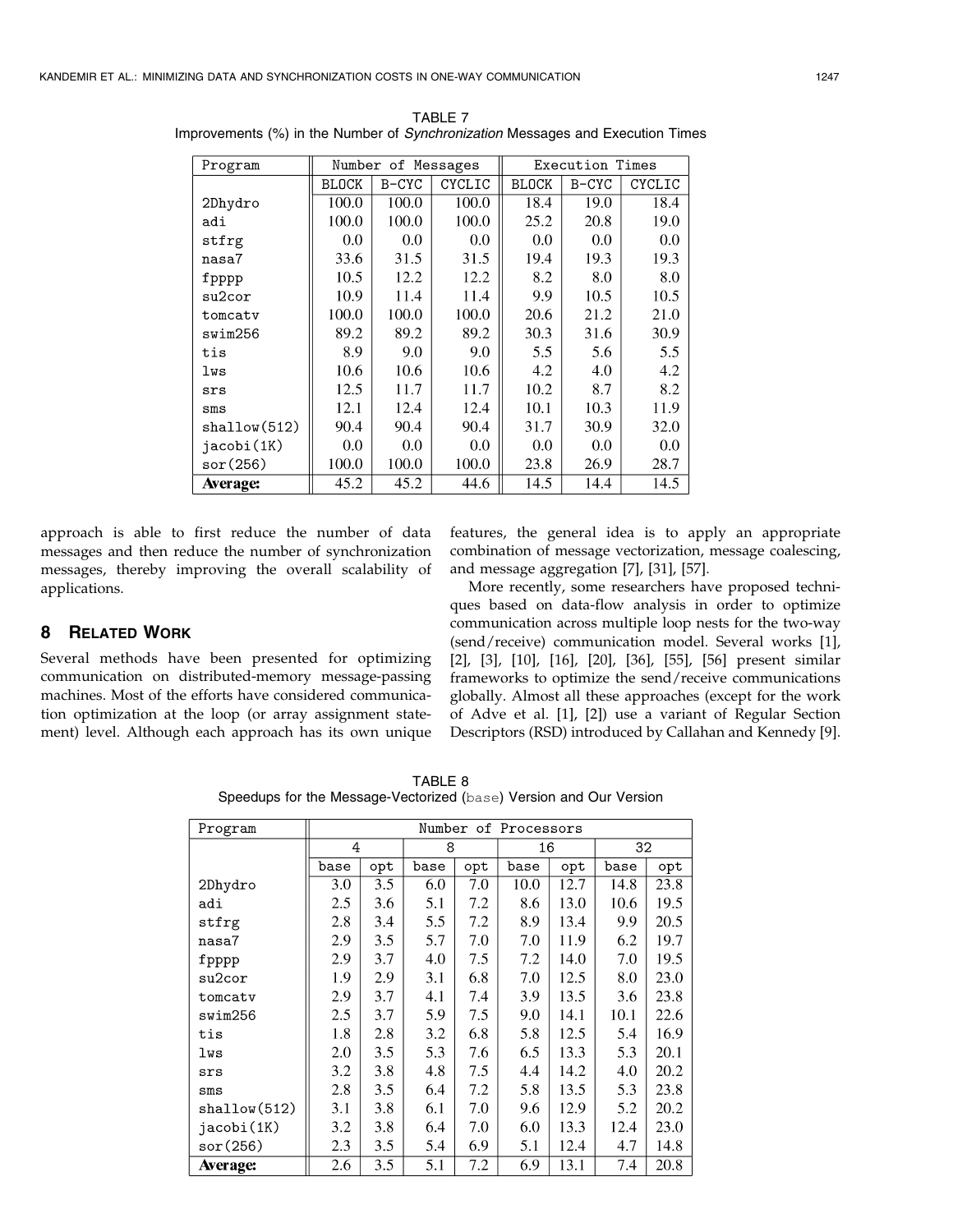For each array referenced in the program, an RSD is defined which describes the portion of the array that is referenced. Although this representation is convenient for simple array sections, such as those found in pure block or cyclic distributions, it is hard to embed alignment and general distribution information into it. Apart from inadequate support for block-cyclic distributions, working with section descriptors may result in overestimation of the communication sets. The inaccuracy resulting from these estimations may be linear with the number of data-flow formulations to be evaluated, thus defeating the purpose of global communication optimization.

For example, Gupta et al. [20] present a framework to optimize two-way communication based on data-flow analysis and available section descriptors. Their approach is aggressive in exploiting the locally available data, but fails to support general block-cyclic distributions, and the representation that they use makes it difficult to embed alignment and distribution information. Moreover, the communication set information they compute may not be precise. Similarly, Hanxleden and Kennedy [24], [25] present a code placement framework for optimizing communication caused by irregular array references. Although the framework provides global data-flow analysis, it treats arrays as indivisible entities; thus, it is limited in exploiting the information available in compile-time. In contrast, Kennedy and Nedeljkovic [35] offer a global dataflow analysis technique using bit vectors. Although this approach is efficient, it is not as precise as the approach presented in this paper. They do not give any information about how their method can be extended to handle general type block-cyclic distributions. Kennedy and Sethi [36] show the necessity of incorporating resource constraints into a global communication optimization framework. Their approach takes constraints such as limited buffer size and uses strip-mining where necessary to improve communication placement. Although their approach works with multiple nests, it does not handle general block-cyclic distributions. Since they do not give any experimental results, a direct quantitative comparison of this work with ours is not possible. They do not use a linear algebra framework; later work from the dHPF project at Rice [1], [2] makes use of the Omega library for message optimizations. The IBM pHPF compiler [10], [21] achieves both redundancy elimination and message combining globally. But, message combining is feasible only if the messages have identical patterns or one pattern is a subset of another. The general block-cyclic distributions, however, can lead to complicated data access patterns and communication sets which, we believe, can be more precisely represented within a linear algebra framework. Yuan et al. [55], [56] present a communication optimization approach based on array data-flow analysis. The cost of the analysis is managed by partitioning the optimization problem into subproblems and solving the subproblems one at a time. Since that approach is also based on RSDs, it has difficulty in handling block-cyclic distributions. Adve et al. [1], [2] describe an integer set-based approach for analysis and code generation for data parallel programs that uses the Omega library [34]. They consider performing message

vectorization and message coalescing for general access patterns. Their method can also work with computation decomposition schemes that are not based on the ownercomputes rule. These papers do not show how their techniques handle global communication optimization for multiple loop nests in the case of block-cyclic distributions. Note that none of these techniques considers optimizing synchronization separately. Our results in this paper show that separately optimizing data and synchronization messages in a one-way communication framework may bring additional improvements on a machine like the Cray T3E. Our approach is based on a linear algebra framework and can represent all HPF-like alignment and distribution information accurately. It should be emphasized that the data communication optimization part of our approach can also be used for optimizing send/receive type of communication on distributed memory machines [32], [33].

Duesterwald et al. [14] present a data-flow framework for array reference analysis that provides information which can be used in communication optimization. The main limitations of their approach are that sometimes they have to make conservative assumptions in performing kill analysis and that, in order to handle multidimensional arrays, they may first need to linearize them; this can affect subsequent compiler analyses severely. Also, they have not extended their techniques to handle coupled array subscripts as in  $A(i + j, i - j)$ , where both i and j are loop index variables.

The approaches of Gupta and Schonberg [19] and Hinrichs [29], [30] examine the problem of eliminating redundant synchronization operations by piggy-backing them on data messages. While Hincrichs [29], [30] uses barrier synchronizations, Gupta and Schonberg [19] focus on point-to-point synchronization messages. Gupta and Schonberg's technique [19], as well as Hinrichs' solution [29], [30], work with alignment information (virtual processors) and take distribution into account only for simple distributions such as pure block distributions. Their techniques do not handle general block-cyclic distributions.

Subhlok [50] addresses the problem of synchronization in Fortran programs with parallel loop constructs. His approach determines whether the current synchronization points in the program are sufficient. Instead, we employ a communication analysis that can aggressively optimize synchronization even in shared memory systems.

Hayashi et al. [26] and Stricker et al. [48] discuss the separation of data transmission and synchronization and give reasons for that. Our approach presented in this paper supports their claims.

O'Boyle and Bodin [42] and Tseng [52] focus on synchronization elimination problem on shared virtual memory and distributed shared memory systems, respectively. There is an important difference between our work and theirs. They eliminate synchronizations which are introduced by the insufficient communication analysis performed by the shared memory compilers. A compiler approach based on distributed-memory paradigm (like ours) does not insert those synchronizations in the first place. In our case, we start with an unoptimized program in which those types of artificial synchronizations are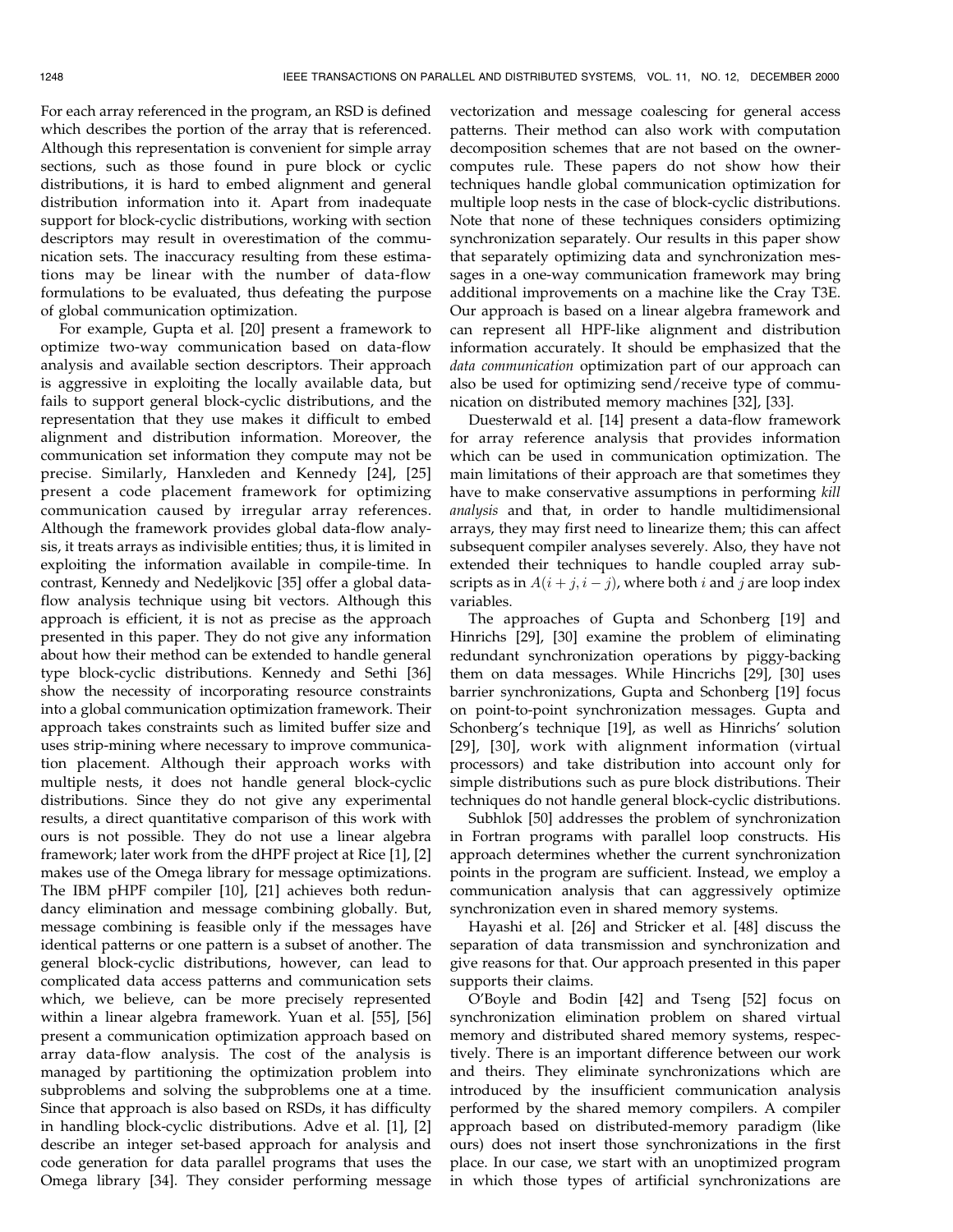nonexistent to begin with. We focus, rather, on elimination of synchronizations that are caused by mandatory data communications. Such types of synchronizations are not eliminated by using either O'Boyle and Bodin's solution [42] or Tseng's approach [52], although Tseng's solution [52] replaces barriers with software-implemented counters in certain cases leading to improvements in performance.

## 9 SUMMARY

Minimizing communication and synchronization costs is crucial to realizing the performance potential of parallel machines. In this paper, we have presented an approach based on data-flow analysis combined with a linear algebra framework to minimize synchronization and data transfer costs. We have presented data-flow algorithms to reduce the number of data messages, communication volume, and number of synchronization messages in a communication generation framework based on one-way communication using Put/Synch primitives. The reduction in these parameters has resulted in substantial savings in execution times on the Cray T3E multiprocessor machine. Our approach argues for separation of data transfer and synchronization and for optimization of each of them using data-flow analysis techniques. Several machines, such as the Cray T3D [12], the Cray T3E [47], the Fujitsu AP1000+ [26], and the Meiko CS-2 [8] offer remote memory access primitives that allow efficient implementation of the Put/ Synch primitives. In addition, one-way communication is a key part of the proposed extensions to the Message Passing Interface standard [41]. Therefore, our solution to the problem of minimizing synchronization and data transfer costs will be useful in practice.

The data-flow algorithms we have presented represent the the communication requirement exactly with Presburger formulae using the Omega library [34]. As a result, our analysis is more powerful and more accurate than many other methods proposed previously. Experimental results reveal that our approach is quite successful in practice, leading to a significant reduction in the number of data and synchronization messages for message-vectorized programs. These results are on standard benchmarks from scientific computing codes. We plan to develop techniques for compiling data-parallel programs with Get primitives. In addition, we will focus on the elimination of synchronization and potential deadlocks in programs compiled under hybrid approaches that employ both Put/Get and Send/ Recv primitives.

#### ACKNOWLEDGMENTS

The authors would like to thank Evan Rosser for his help in installing the Omega library and Omega calculator, a high level interface to the Omega library.

Alok Choudhary was supported in part by US National Science Foundation (NSF) Young Investigator Award CCR-9357840 and NSF grant CCR-9509143. The work of Prith Banerjee was supported in part by the NSF under grant CCR-9526325 and in part by DARPA under contract DABT-63-97-C-0035. J. Ramanujam was supported in part by NSF

Young Investigator Award CCR-9457768 and NSF grant CCR-0073800. A preliminary version of this paper was presented at the 1998 International Conference on Parallel Processing.

#### **REFERENCES**

- [1] V. Adve, J. Mellor-Crummey, and A. Sethi, "An Integer Set Framework for HPF Analysis and Code Generation," Technical Report TR97-275, Computer Science Dept., Rice Univ., 1997.
- V. Adve and J. Mellor-Crummey, "Advanced Code Generation for High Performance Fortran," Languages, Compilation Techniques, and Run-Time Systems for Scalable Parallel Systems, chapter 18, Springer-Verlag (to appear), 2001.
- [3] G. Agrawal and J. Saltz, "Interprocedural Data Flow Based Optimizations for Distributed Memory Compilation," Software Practice and Experience, vol. 27, no. 5, pp. 519-545, 1997.
- [4] A.V. Aho, R. Sethi, and J. Ullman, Compilers: Principles, Techniques, and Tools, second ed. Reading, Mass.: Addison-Wesley, 1986.
- [5] S. Amarasinghe and M. Lam, ªCommunication Optimization and Code Generation for Distributed Memory Machines," Proc. SIGPLAN '93 Conf. Programming Language Design and Implementation, pp. 126-138, June 1993.
- [6] A. Ancourt, F. Coelho, F. Irigoin, and R. Keryell, ªA Linear Algebra Framework for Static HPF Code Distribution," Scientific Programming, vol. 6, no. 1, pp. 3-28, Spring 1997.
- [7] P. Banerjee, J. Chandy, M. Gupta, E. Hodges, J. Holm, A. Lain, D. Palermo, S. Ramaswamy, and E. Su, "The PARADIGM Compiler for Distributed-Memory Multicomputers," Computer, vol. 28, no. 10, pp. 37-47, Oct. 1995.
- [8] E. Barton, J. Cownie, and M. McLaren, "Message Passing on the Meiko CS-2,º Parallel Computing, vol. 20, no. 4, pp. 497-507, Apr. 1994.
- [9] D. Callahan and K. Kennedy, "Analysis of Interprocedural Side Effects in a Parallel Programming Environment," J. Parallel and Distributed Computing, vol. 5, no. 5, pp. 517-550, Oct. 1988.
- [10] S. Chakrabarti, M. Gupta, and J.-D. Choi, "Global Communication Analysis and Optimization," Proc. ACM SIGPLAN Conf. Programming Language Design and Implementation, pp. 68-78, May 1996.
- [11] B. Chapman, P. Mehrotra, and H. Zima, ªProgramming in Vienna Fortran," Scientific Programming, vol. 1, no. 1, pp. 31-50, Fall 1992.
- [12] Cray Research Inc., Cray T3D System Architecture Overview, 1993. [13] D. Culler, A. Dusseau, S. Goldstein, A. Krishnamurthy, S.
- Lumetta, T. von Eicken, and K. Yelick, ªParallel Programming in Split-C," Proc. Supercomputing '93, Nov. 1993.
- [14] E. Duesterwald, R. Gupta, and M.L. Soffa, "A Practical Data-Flow Framework for Array Reference Analysis and Its Application in Optimizations,º Proc. ACM SIGPLAN '93 Conf. Programming Language Design and Implementation, pp. 68-77, June 1993.
- [15] A. Geist, PVM: Parallel Virtual Machine: A Users' Guide and Tutorial for Networked Parallel Computing. Scientific and Eng. Computation Series, 1994.
- [16] C. Gong, R. Gupta, and R. Melhem, "Compilation Techniques for Optimizing Communication on Distributed-Memory Systems," Proc. Int'l Conf. Parallel Processing, vol. II, p. 39-46, Aug. 1993.
- [17] E. Granston and A. Veidenbaum, "Detecting Redundant Accesses to Array Data," Proc. Supercomputing '91, pp. 854-865, Nov. 1991.
- [18] M. Gupta and P. Banerjee, "Demonstration of Automatic Data Partitioning Techniques for Parallelizing Compilers on Multicomputers,º IEEE Trans. Parallel and Distributed Systems, vol. 3, no. 2, pp. 179-193, Mar. 1992.
- [19] M. Gupta and E. Schonberg, "Static Analysis to Reduce Synchronization Costs in Data-Parallel Programs," P*roc. ACM* Conf. Principles of Programming Languages, pp. 322-332, 1996.
- [20] M. Gupta, E. Schonberg, and H. Srinivasan, ªA Unified Data-Flow Framework for Optimizing Communication," Languages and Compilers for Parallel Computing, K. Pingali et al., eds., Lecture Notes in Computer Science, vol. 892, pp. 266-282, 1995.
- [21] M. Gupta, S. Midkiff, E. Schonberg, V. Seshadri, D. Shields, K. Wang, W. Ching, and T. Ngo, ªAn HPF Compiler for the IBM SP2," Proc. Supercomputing 95, Dec. 1995.
- [22] M.W. Hall, S. Hiranandani, K. Kennedy, and C.-W. Tseng, "Inter-Procedural Compilation of Fortran D for MIMD Distributed-Memory Machines," Proc. Supercomputing '92, Nov. 1992.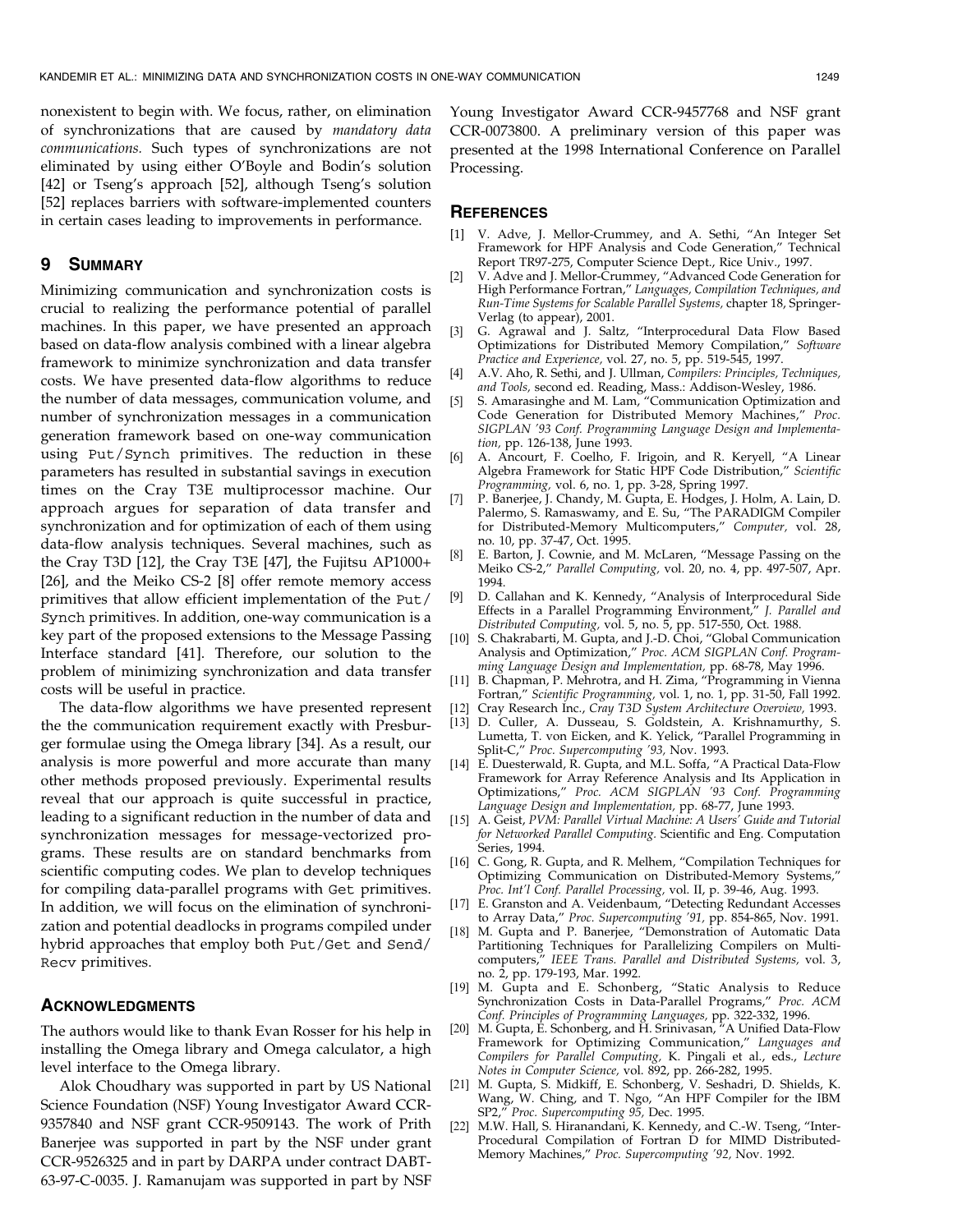- [23] M.W. Hall, B. Murphy, S. Amarasinghe, S. Liao, and M. Lam, ªInter-Procedural analysis for Parallelization,º Proc. Eighth Int'l Workshop Languages and Compilers for Parallel Computers, pp. 61-80, Aug. 1995.
- [24] R. v. Hanxleden and K. Kennedy, "A Code Placement Framework and Its Application to Communication Generation," Technical Report CRPC-TR93337-S, Center for Research on Parallel Computation, Rice Univ., Oct. 1993.
- [25] R. v. Hanxleden and K. Kennedy, "Give-N-Take-A Balanced Code Placement Framework," Proc. ACM SIGPLAN '94 Conf. Programming Language Design and Implementation, June 1994.
- [26] K. Hayashi, T. Doi, T. Horie, Y. Koyanagi, O. Shiraki, N. Imamura, T. Shimizu, H. Ishihata, and T. Shindo, ªAP1000+: Architectural Support of Put/Get Interface for Parallelizing Compiler," Proc. Sixth Int'l Conf. Architectural Support for Programming Languages and Operating Systems, pp. 196-207, Oct. 1994.
- [27] J. Heinlein, K. Gharachorloo, S. Dresser, and A. Gupta, "Integrating Message Passing in the Stanford FLASH Multiprocessor," Proc. Sixth Int'l Conf. Architectural Support for Programming Languages and Operating Systems, Oct. 1994.
- [28] High Performance Fortran Forum, "High Performance Fortran Language Specification," Scientific Programming, vol. 2, nos. 1-2, pp. 1-170, 1993.
- [29] S. Hinrichs, "Compiler-Directed Architecture-Dependent Communication Optimizations," PhD thesis, School of Computer Science, Carnegie Mellon Univ., Pittsburgh, Pa., June 1995.
- [30] S. Hinrichs, "Synchronization Elimination in the Deposit Model," Proc. 1996 Int'l Conf. Parallel Processing, pp. 87-94, 1996.
- [31] S. Hiranandani, K. Kennedy, and C. Tseng, "Compiling Fortran D for MIMD Distributed-Memory Machines," Comm. ACM, vol. 35, no. 8, pp. 66-80, Aug. 1992.
- [32] M. Kandemir, P. Banerjee, A. Choudhary, J. Ramanujam, and N. Shenoy, ªA Generalized Framework for Global Communication Optimization,º Proc. Int'l Parallel Processing Symp. (IPPS '98), pp. 69-73, Mar. 1998.
- [33] M. Kandemir, P. Banerjee, A. Choudhary, J. Ramanujam, and N. Shenoy, ªA Global Communication Optimization Technique Based on Data Flow Analysis and Linear Algebra," ACM Trans. Programming Languages and Systems (TOPLAS), vol. 21, no. 6, pp. 1,251-1,297, Nov. 1999.
- [34] W. Kelly, V. Maslov, W. Pugh, E. Rosser, T. Shpeisman, and D. Wonnacott, "The Omega Library Interface Guide," Technical Report CS-TR-3445, Dept. of Computer Science, Univ. of Maryland, College Park, Mar. 1995.
- [35] K. Kennedy and N. Nedeljkovic, "Combining Dependence and Data-Flow Analyses to Optimize Communication," Proc. Ninth Int'l Parallel Processing Symp., pp. 340-346, Apr. 1995.
- [36] K. Kennedy and A. Sethi, "Resource-Based Communication Placement Analysis," Languages and Compilers for Parallel Computing, D. Sehr et al., eds., Lecture Notes in Computer Science, vol. 1,239, pp. 369-388, Springer-Verlag, 1997.
- [37] J. Knoop, O. Ruthing, and B. Steffen, "Optimal Code Motion: Theory and Practice,º ACM Trans. Programming Languages and Systems, vol. 16, no. 4, pp. 1,117-1,155, July 1994.
- [38] C. Koelbel, D. Lovemen, R. Schreiber, G. Steele, and M. Zosel, High Performance Fortran Handbook. The MIT Press, 1994.
- [39] D. Kranz, K. Johnson, A. Agarwal, J. Kubiatowicz, and B.H. Lim, ªIntegrating Message Passing and Shared Memory: Early Experience," Proc. Fourth ACM Symp. Principles and Practice of Parallel Programming (PPOPP '93), May 1993.
- [40] U. Kremer, ªAutomatic Data Layout for Distributed Memory Machines,º PhD thesis, Technical Report CRPC-TR95559-S, Center for Research on Parallel Computation, Rice Univ., Houston, Tex., Oct. 1995.
- [41] Message Passing Interface Forum, MPI-2: Extensions to the Message-Passing Interface, July 1997.
- [42] M. O'Boyle and F. Bodin, "Compiler Reduction of Synchronization in Shared Virtual Memory Systems," Proc. Int'l Conf. Supercomputing, pp. 318-327, July 1995.
- [43] C. Polychronopoulos, M.B. Girkar, M.R. Haghighat, C.L. Lee, B.P. Leung, and D.A. Schouten, "Parafrase-2: An Environment for Parallelizing, Partitioning, Synchronizing, and Scheduling Programs on Multiprocessors," Proc. Int'l Conf. Parallel Processing, pp. II 39-48, Aug. 1989.
- [44] W. Pugh, "A Practical Algorithm for Exact Array Dependence Analysis,º Comm. ACM, vol. 35, no. 8, pp. 102-114, Aug. 1992.
- [45] S. Reinhardt, J. Larus, and D. Wood, "Tempest and Typhoon: User-Level Shared Memory,º Proc. 21st Int'l Symp. Computer Architecture, pp. 325-336, Apr. 1994.
- [46] A. Rogers and K. Pingali, "Process Decomposition through Locality of Reference," Proc. SIGPLAN '89 Conf. Programming Language Design and Implementation, pp. 69-80, June 1989.
- S.L. Scott, "Synchronization and Communication in the T3E Multiprocessor," Proc. Seventh Int'l Conf. Architectural Support for Programming Languages and Operating Systems (ASPLOS '96), pp. 26-36, Oct. 1996.
- [48] T. Stricker, J. Stichnoth, D. O'Hallaron, S. Hinrichs, and T. Gross, Decoupling Synchronization and Data Transfer in Message Passing Systems of Parallel Computers," Proc. Ninth ACM Int'l Conf. Supercomputing, pp. 1-10, July 1995.
- [49] E. Su, "Compiler Framework for Distributed Memory Multicomputers,º PhD thesis, Univ. of Illinois at Urbana-Champaign, Mar. 1997.
- [50] J. Subhlok, "Analysis of Synchronization in a Parallel Programming Environment," PhD thesis, Rice Univ., 1990.
- [51] C. Thekkath, H. Levy, E. Lazowska, "Separating Data and Control Transfer in Distributed Operating Systems," Proc. Sixth Int'l Conf. Architectural Support for Programming Languages and Operating Systems, pp. 1-12, Oct. 1994.
- [52] C.-W. Tseng, "Compiler Optimizations for Eliminating Barrier Synchronization," Proc. Fifth ACM Symp. Principles and Practice of Parallel Programming (PPOPP '95), July 1995.
- T. von Eicken, D. Culler, S. Goldstein, and K. Schauser, "Active Messages: A Mechanism for Integrated Communication and Computation,º Proc. 19th Int'l Symp. Computer Architecture, pp. 256-266, May 1992.
- [54] M. Wolfe, High Performance Compilers for Parallel Computing. Addison-Wesley, 1996.
- X. Yuan, R. Gupta, and R. Melhem, "An Array Data Flow Analysis Based Communication Optimizer," Proc. 10th Ann. Workshop Languages and Compilers for Parallel Computing, Aug. 1997.
- [56] X. Yuan, R. Gupta, and R. Melhem, "Demand-Driven Data Flow Analysis for Communication Optimization," Parallel Processing Letters, vol. 7, no. 4, pp. 359-370, Dec. 1997.
- [57] H. Zima, H. Bast, and M. Gerndt, "SUPERB: A Tool for Semi-Automatic MIMD/SIMD Parallelization," Parallel Computing, vol. 6, pp. 1-18, 1988.



Mahmut Kandemir received the BSc and MSc degrees in control and computer engineering from Istanbul Technical University, Istanbul, Turkey, in 1988 and 1992, respectively. He received the PhD degree from Syracuse University, Syracuse, New York, in electrical engineering and computer science in 1999. He has been an assistant professor in the Computer Science and Engineering Department at the Pennsylvania State University since August

1999. His main research interests are optimizing compilers, I/O intensive applications, and power-aware computing. He is a member of the IEEE and the ACM.